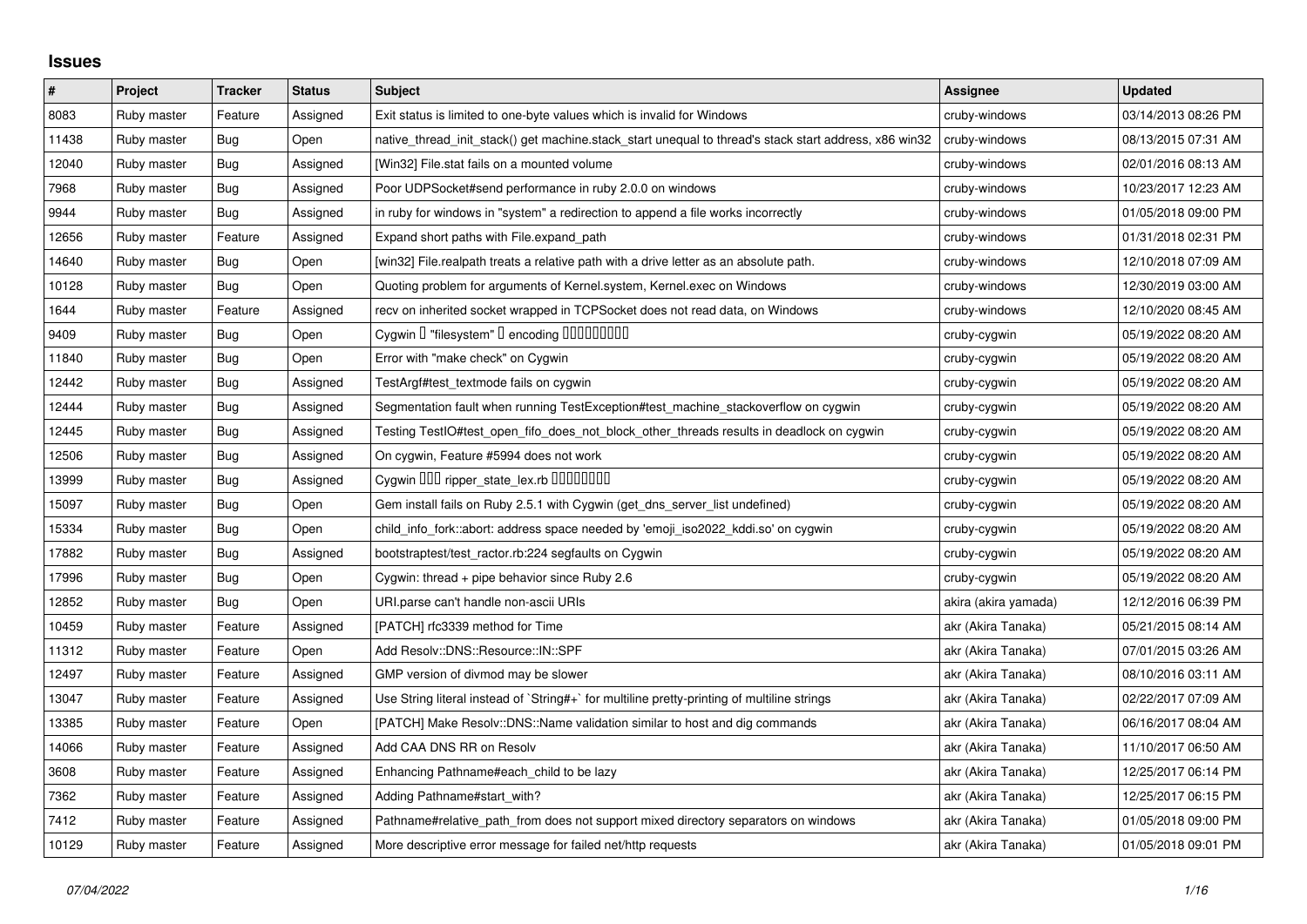| $\sharp$ | Project     | <b>Tracker</b> | <b>Status</b> | <b>Subject</b>                                                                                              | <b>Assignee</b>                     | <b>Updated</b>      |
|----------|-------------|----------------|---------------|-------------------------------------------------------------------------------------------------------------|-------------------------------------|---------------------|
| 10580    | Ruby master | <b>Bug</b>     | Open          | TestProcess#test_deadlock_by_signal_at_forking fails on ARM                                                 | akr (Akira Tanaka)                  | 12/30/2019 03:00 AM |
| 16985    | Ruby master | Feature        | Open          | Improve `pp` for `Hash` and `String`                                                                        | akr (Akira Tanaka)                  | 06/26/2020 09:51 AM |
| 17154    | Ruby master | Misc           | Open          | Update Pathname Documentation to Clarify Expected Behavior                                                  | akr (Akira Tanaka)                  | 09/05/2020 01:18 PM |
| 10637    | Ruby master | Feature        | Assigned      | Puppet orchestration on vagrant fails with Error: Non-HTTP proxy URI                                        | akr (Akira Tanaka)                  | 09/23/2020 10:23 PM |
| 17173    | Ruby master | Feature        | Open          | open-uri I ciphers IIIIIII                                                                                  | akr (Akira Tanaka)                  | 09/25/2020 09:17 AM |
| 11322    | Ruby master | Feature        | Assigned      | OpenUri: RuntimeError: HTTP redirection loop                                                                | akr (Akira Tanaka)                  | 11/13/2020 03:52 AM |
| 14922    | Ruby master | Feature        | Assigned      | Resolv getaddresses ignores AAAA records for IPv6                                                           | akr (Akira Tanaka)                  | 11/13/2020 04:01 AM |
| 16937    | Ruby master | Feature        | Assigned      | Add DNS over HTTP to Resolv                                                                                 | akr (Akira Tanaka)                  | 12/10/2020 09:15 AM |
| 17569    | Ruby master | Misc           | Open          | uri lib maintainership                                                                                      | akr (Akira Tanaka)                  | 01/23/2021 10:42 AM |
| 13513    | Ruby master | Bug            | Assigned      | Resolv::DNS::Message.decode hangs after detecting truncation in UDP messages                                | akr (Akira Tanaka)                  | 03/08/2021 11:35 PM |
| 17297    | Ruby master | Feature        | Assigned      | Feature: Introduce Pathname.mktmpdir                                                                        | akr (Akira Tanaka)                  | 08/30/2021 06:51 AM |
| 17296    | Ruby master | Feature        | Assigned      | Feature: Pathname#chmod use FileUtils.chmod instead of File                                                 | akr (Akira Tanaka)                  | 08/30/2021 06:51 AM |
| 17294    | Ruby master | Feature        | Assigned      | Feature: Allow method chaining with Pathname#mkpath Pathname#rmtree                                         | akr (Akira Tanaka)                  | 08/30/2021 06:52 AM |
| 17295    | Ruby master | Feature        | Assigned      | Feature: Create a directory and file with Pathname#touch                                                    | akr (Akira Tanaka)                  | 09/28/2021 01:20 AM |
| 18450    | Ruby master | Feature        | Assigned      | Force break in prettyprint                                                                                  | akr (Akira Tanaka)                  | 12/29/2021 02:02 PM |
| 17473    | Ruby master | Feature        | Open          | Make Pathname to embedded class of Ruby                                                                     | akr (Akira Tanaka)                  | 01/07/2022 09:25 AM |
| 18651    | Ruby master | <b>Bug</b>     | Open          | oob access in CP51932 -> CP50220 transcoder                                                                 | akr (Akira Tanaka)                  | 03/23/2022 01:17 PM |
| 18654    | Ruby master | Feature        | Open          | Enhancements to prettyprint                                                                                 | akr (Akira Tanaka)                  | 05/12/2022 01:44 PM |
| 8445     | Ruby master | <b>Bug</b>     | Assigned      | IO.open and IO#set_enconding does not support :fallback option                                              | akr (Akira Tanaka)                  | 06/14/2022 06:02 AM |
| 14917    | Ruby master | Misc           | Assigned      | Add RDoc documents to tar ball                                                                              | aycabta (aycabta .)                 | 07/21/2018 09:29 AM |
| 13604    | Ruby master | Feature        | Assigned      | Exposing alternative interface of readline                                                                  | aycabta (aycabta .)                 | 01/20/2020 05:34 AM |
| 15371    | Ruby master | Feature        | Assigned      | <b>IRB with ARGV</b>                                                                                        | aycabta (aycabta .)                 | 02/14/2020 11:35 AM |
| 18459    | Ruby master | Feature        | Assigned      | IRB autocomplete dropdown colour options                                                                    | aycabta (aycabta .)                 | 01/05/2022 02:15 AM |
| 9507     | Ruby master | <b>Bug</b>     | Open          | Ruby 2.1.0 is broken on ARMv5: tried to create Proc object without a block                                  | charliesome (Charlie<br>Somerville) | 01/05/2018 09:00 PM |
| 6351     | Ruby master | <b>Bug</b>     | Assigned      | transcode table generator does not support multi characters of Unicode                                      | duerst (Martin Dürst)               | 12/25/2017 06:15 PM |
| 7742     | Ruby master | Bug            | Open          | System encoding (Windows-1258) is not recognized by Ruby to convert back to UTF-8                           | duerst (Martin Dürst)               | 12/25/2017 06:15 PM |
| 17400    | Ruby master | <b>Bug</b>     | Open          | Incorrect character downcase for Greek Sigma                                                                | duerst (Martin Dürst)               | 12/17/2020 06:56 AM |
| 16842    | Ruby master | Bug            | Assigned      | inspect` prints the UTF-8 character U+0085 (NEXT LINE) verbatim even though it is not printable             | duerst (Martin Dürst)               | 02/26/2021 05:43 AM |
| 18337    | Ruby master | <b>Bug</b>     | Assigned      | Ruby allows zero-width characters in identifiers                                                            | duerst (Martin Dürst)               | 11/24/2021 09:13 AM |
| 13671    | Ruby master | Bug            | Assigned      | Regexp with lookbehind and case-insensitivity raises RegexpError only on strings with certain<br>characters | duerst (Martin Dürst)               | 11/30/2021 04:42 AM |
| 18601    | Ruby master | Bug            | Open          | Invalid byte sequences in Big5 encodings                                                                    | duerst (Martin Dürst)               | 02/23/2022 07:59 AM |
| 18639    | Ruby master | Feature        | Open          | Update Unicode data to Unicode Version 15.0.0                                                               | duerst (Martin Dürst)               | 03/22/2022 07:38 PM |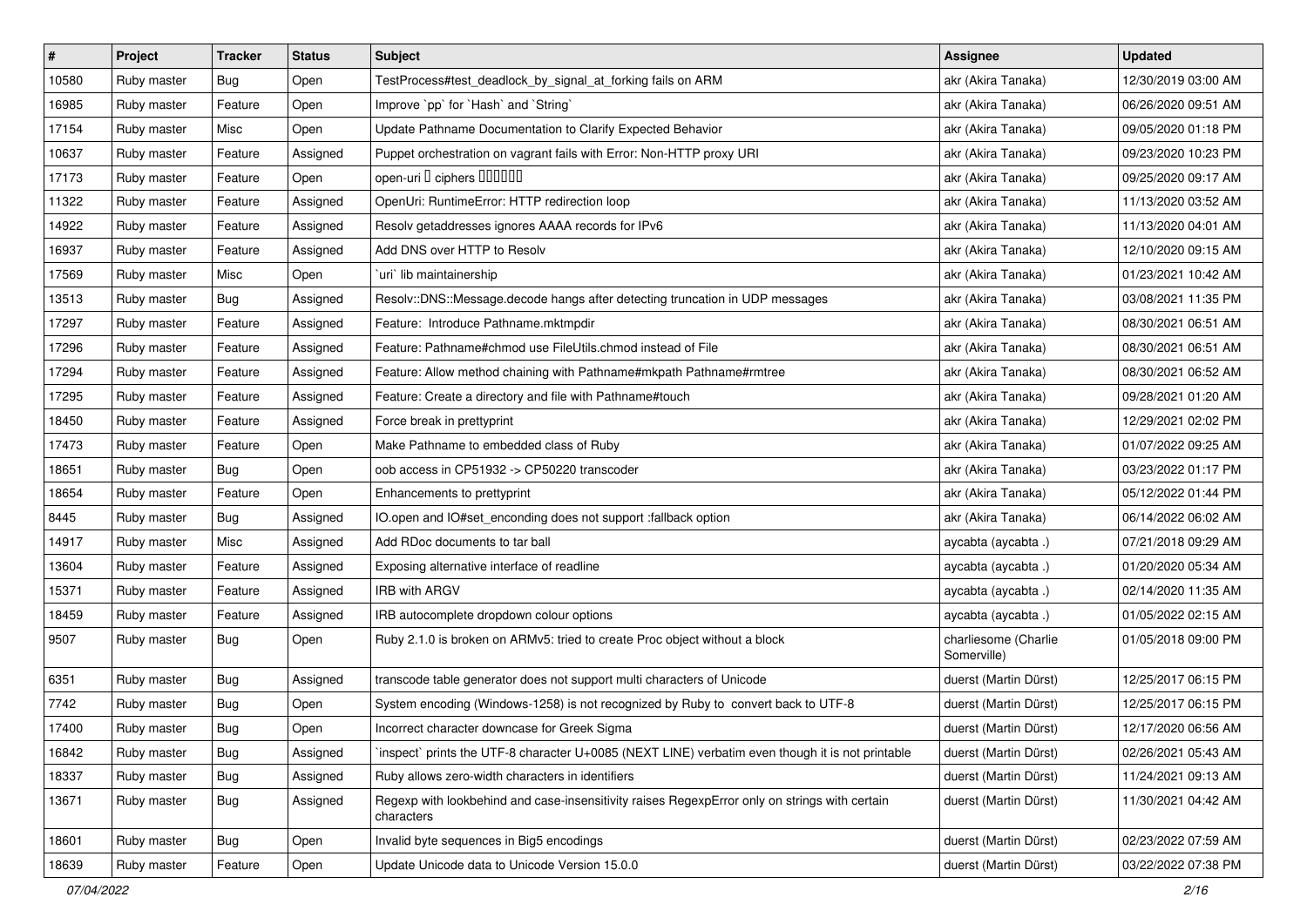| $\sharp$ | Project     | <b>Tracker</b> | <b>Status</b> | <b>Subject</b>                                                                                                                                                      | Assignee                          | <b>Updated</b>      |
|----------|-------------|----------------|---------------|---------------------------------------------------------------------------------------------------------------------------------------------------------------------|-----------------------------------|---------------------|
| 13696    | Ruby master | Feature        | Open          | Add exchange and noreplace options to File.rename                                                                                                                   | Glass_saga (Masaki<br>Matsushita) | 12/01/2017 04:34 PM |
| 2631     | Ruby master | Feature        | Assigned      | Allow IO#reopen to take a block                                                                                                                                     | Glass_saga (Masaki<br>Matsushita) | 05/24/2018 01:22 PM |
| 7148     | Ruby master | Feature        | Assigned      | Improved Tempfile w/o DelegateClass                                                                                                                                 | Glass_saga (Masaki<br>Matsushita) | 03/27/2019 09:51 AM |
| 15628    | Ruby master | Feature        | Assigned      | init_inetsock_internal should fallback to IPv4 if IPv6 is unreachable                                                                                               | Glass_saga (Masaki<br>Matsushita) | 09/25/2020 05:42 AM |
| 16476    | Ruby master | Feature        | Open          | Socket.getaddrinfo cannot be interrupted by Timeout.timeout                                                                                                         | Glass_saga (Masaki<br>Matsushita) | 06/16/2022 01:08 AM |
| 17525    | Ruby master | Feature        | Open          | Implement Happy Eyeballs Version 2 (RFC8305) in Socket.tcp                                                                                                          | Glass_saga (Masaki<br>Matsushita) | 06/16/2022 01:08 AM |
| 15408    | Ruby master | Feature        | Open          | Deprecate object id and id2ref                                                                                                                                      | headius (Charles Nutter)          | 03/19/2019 04:02 PM |
| 13508    | Ruby master | Feature        | Assigned      | How remove/refactor code related mathn library.                                                                                                                     | hsbt (Hiroshi SHIBATA)            | 12/25/2017 06:15 PM |
| 14679    | Ruby master | Bug            | Assigned      | StdLib gems should properly specify their dependencies                                                                                                              | hsbt (Hiroshi SHIBATA)            | 04/11/2018 01:14 PM |
| 5617     | Ruby master | Feature        | Assigned      | Allow install RubyGems into dediceted directory                                                                                                                     | hsbt (Hiroshi SHIBATA)            | 05/16/2018 09:15 AM |
| 12639    | Ruby master | Feature        | Assigned      | Speed up require in RubyGems by 5x                                                                                                                                  | hsbt (Hiroshi SHIBATA)            | 07/26/2018 02:12 AM |
| 9366     | Ruby master | Bug            | Assigned      | "make-j32 check TESTS=-j32" occasionally fails on rubygems/specification                                                                                            | hsbt (Hiroshi SHIBATA)            | 07/26/2018 02:13 AM |
| 13534    | Ruby master | Feature        | Assigned      | Checking installation results of default gems                                                                                                                       | hsbt (Hiroshi SHIBATA)            | 07/26/2018 02:16 AM |
| 15487    | Ruby master | Misc           | Assigned      | Clarify default gems maintanance policy                                                                                                                             | hsbt (Hiroshi SHIBATA)            | 12/30/2018 08:42 PM |
| 15550    | Ruby master | Bug            | Assigned      | Windows - gem bin files - can't run from bash shell                                                                                                                 | hsbt (Hiroshi SHIBATA)            | 03/20/2019 01:05 AM |
| 6590     | Ruby master | Feature        | Assigned      | Dealing with bigdecimal, etc gems in JRuby                                                                                                                          | hsbt (Hiroshi SHIBATA)            | 05/15/2019 08:33 PM |
| 10919    | Ruby master | Bug            | Assigned      | [gem install] installs multipe platforms                                                                                                                            | hsbt (Hiroshi SHIBATA)            | 07/30/2019 07:44 AM |
| 16012    | Ruby master | Feature        | Assigned      | Add a (small) test-install suite?                                                                                                                                   | hsbt (Hiroshi SHIBATA)            | 07/30/2019 08:13 AM |
| 16963    | Ruby master | Feature        | Assigned      | Remove English.rb from Ruby 2.8/3.0                                                                                                                                 | hsbt (Hiroshi SHIBATA)            | 06/19/2020 09:48 AM |
| 14737    | Ruby master | Feature        | Assigned      | Split default gems into separate directory structure                                                                                                                | hsbt (Hiroshi SHIBATA)            | 09/02/2020 06:00 PM |
| 16951    | Ruby master | <b>Bug</b>     | Assigned      | Consistently referer dependencies                                                                                                                                   | hsbt (Hiroshi SHIBATA)            | 06/17/2021 06:15 AM |
| 18068    | Ruby master | Misc           | Open          | Silence LoadError only if it is for rubygems itself                                                                                                                 | hsbt (Hiroshi SHIBATA)            | 08/08/2021 02:21 PM |
| 18355    | Ruby master | Bug            | Assigned      | require("pathname") within rack application chnages behaviors of Pathname methods, such as<br>absolute?(), when there are two versions of 'pathname' gem installed. | hsbt (Hiroshi SHIBATA)            | 11/30/2021 08:01 AM |
| 18381    | Ruby master | <b>Bug</b>     | Assigned      | Default vs Bundled gems                                                                                                                                             | hsbt (Hiroshi SHIBATA)            | 12/15/2021 11:09 AM |
| 18169    | Ruby master | Bug            | Assigned      | Local copies of gemified libraries are being released out of sync with their gems                                                                                   | hsbt (Hiroshi SHIBATA)            | 02/25/2022 05:40 PM |
| 18614    | Ruby master | <b>Bug</b>     | Open          | Error (busy loop) in<br>TestGemCommandsSetupCommand#test_destdir_flag_does_not_try_to_write_to_the_default_gem_<br>home                                             | hsbt (Hiroshi SHIBATA)            | 03/17/2022 01:03 AM |
| 18571    | Ruby master | Feature        | Assigned      | Removed the bundled sources from release package after Ruby 3.2                                                                                                     | hsbt (Hiroshi SHIBATA)            | 03/28/2022 06:23 AM |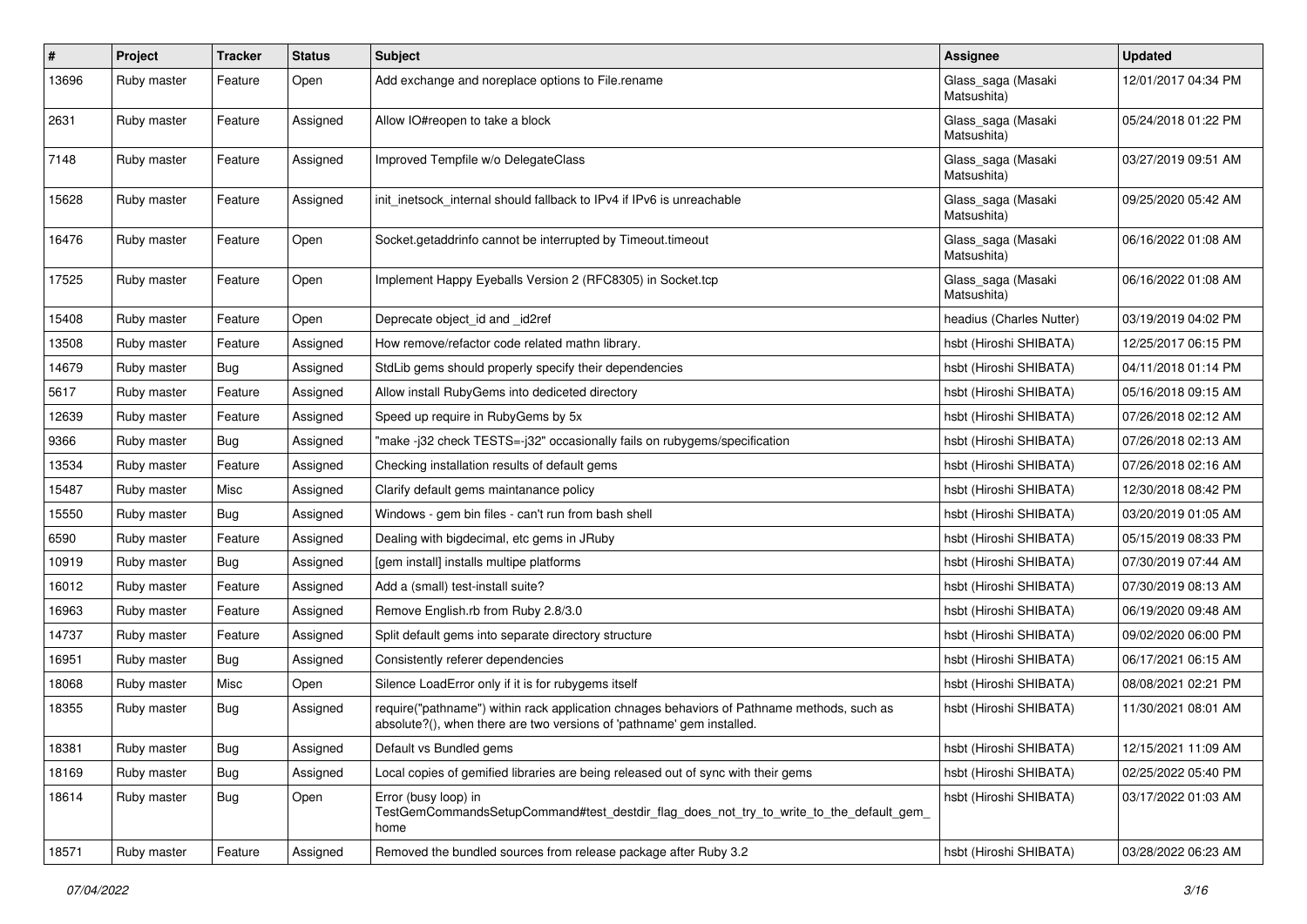| $\vert$ # | Project     | Tracker    | <b>Status</b> | <b>Subject</b>                                                                     | <b>Assignee</b>             | <b>Updated</b>      |
|-----------|-------------|------------|---------------|------------------------------------------------------------------------------------|-----------------------------|---------------------|
| 18666     | Ruby master | <b>Bug</b> | Open          | No rule to make target 'yaml/yaml.h', needed by 'api.o'                            | hsbt (Hiroshi SHIBATA)      | 03/29/2022 11:17 AM |
| 18567     | Ruby master | Bug        | Open          | Depending on default gems in stdlib gems when not needed considered harmful        | hsbt (Hiroshi SHIBATA)      | 04/21/2022 04:45 PM |
| 18790     | Ruby master | <b>Bug</b> | Assigned      | cannot load such file -- digest (LoadError)                                        | hsbt (Hiroshi SHIBATA)      | 06/06/2022 12:41 AM |
| 595       | Ruby master | <b>Bug</b> | Assigned      | Fiber ignores ensure clause                                                        | ioquatix (Samuel Williams)  | 12/29/2019 10:37 AM |
| 13383     | Ruby master | Feature    | Open          | [PATCH] Module#source_location                                                     | ioquatix (Samuel Williams)  | 01/09/2020 05:16 AM |
| 17664     | Ruby master | <b>Bug</b> | Assigned      | Behavior of sockets changed in Ruby 3.0 to non-blocking                            | ioquatix (Samuel Williams)  | 07/12/2021 10:28 AM |
| 18036     | Ruby master | <b>Bug</b> | Open          | Pthread fibers become invalid on fork - different from normal fibers.              | ioquatix (Samuel Williams)  | 08/19/2021 07:05 AM |
| 18227     | Ruby master | Feature    | Open          | Static class initialization.                                                       | ioquatix (Samuel Williams)  | 09/29/2021 09:21 PM |
| 18810     | Ruby master | Bug        | Open          | Make `Kernel#p` interruptable.                                                     | ioquatix (Samuel Williams)  | 05/30/2022 12:44 AM |
| 18818     | Ruby master | Bug        | Open          | SEGV (Fiber scheduler?)                                                            | ioquatix (Samuel Williams)  | 06/06/2022 06:31 PM |
| 18002     | Ruby master | <b>Bug</b> | Open          | s390x: Tests failing without LC_ALL env                                            | jaruga (Jun Aruga)          | 07/12/2021 04:30 PM |
| 16492     | Ruby master | <b>Bug</b> | Open          | TestBugReporter#test_bug_reporter_add test failures                                | jaruga (Jun Aruga)          | 08/24/2021 01:12 PM |
| 17720     | Ruby master | Misc       | Assigned      | Cirrus CI to check non-x86_64 architecture cases by own machines                   | jaruga (Jun Aruga)          | 09/26/2021 10:24 AM |
| 16188     | Ruby master | Misc       | Open          | What are the performance implications of the new keyword arguments in 2.7 and 3.0? | jeremyevans0 (Jeremy Evans) | 11/27/2019 04:45 PM |
| 16694     | Ruby master | <b>Bug</b> | Assigned      | JIT vs hardened GCC with PCH                                                       | k0kubun (Takashi Kokubun)   | 02/02/2021 07:38 AM |
| 18058     | Ruby master | <b>Bug</b> | Open          | 3.1.0-dev with MJIT enabled Zlib::BufError during `gem install`                    | k0kubun (Takashi Kokubun)   | 08/02/2021 08:31 PM |
| 18142     | Ruby master | Bug        | Assigned      | Segmentation fault with Ruby 3.0.2                                                 | k0kubun (Takashi Kokubun)   | 09/02/2021 07:43 AM |
| 18277     | Ruby master | Bug        | Open          | buffer error (Zlib::BufError) in Zlib::Deflate#deflate when using MJIT             | k0kubun (Takashi Kokubun)   | 01/05/2022 03:04 PM |
| 17995     | Ruby master | <b>Bug</b> | Open          | Slow down when mjit and Ractor are being used at same time                         | k0kubun (Takashi Kokubun)   | 06/11/2022 04:02 AM |
| 18808     | Ruby master | <b>Bug</b> | Assigned      | Cannot compile ruby 3.1.2 on powerpc64le-linux without disabling the jit features  | k0kubun (Takashi Kokubun)   | 06/20/2022 10:40 AM |
| 16185     | Ruby master | <b>Bug</b> | Open          | basictest failure on AIX 6.1 for 64bit build                                       | kanemoto (Yutaka Kanemoto)  | 10/15/2019 12:05 AM |
| 18761     | Ruby master | Misc       | Open          | provide an example wasm project                                                    | katei (Yuta Saito)          | 05/23/2022 11:01 AM |
| 11710     | Ruby master | Feature    | Open          | [PATCH] Replace Set#merge with Set#merge! and make Set#merge non-mutating.         | knu (Akinori MUSHA)         | 11/18/2015 07:28 PM |
| 13610     | Ruby master | Feature    | Assigned      | IPAddr doesn't provide helpful methods to get the subnet or IP address             | knu (Akinori MUSHA)         | 10/20/2017 01:13 AM |
| 3953      | Ruby master | Feature    | Assigned      | TCPSocket / UDPSocket do not accept IPAddr objects.                                | knu (Akinori MUSHA)         | 12/25/2017 06:14 PM |
| 8047      | Ruby master | Feature    | Assigned      | <b>IPAddr makes host address with netmask</b>                                      | knu (Akinori MUSHA)         | 01/05/2018 09:00 PM |
| 11527     | Ruby master | Feature    | Assigned      | IPAddr#mask_addr isn't a method                                                    | knu (Akinori MUSHA)         | 11/07/2018 04:12 PM |
| 15240     | Ruby master | Feature    | Open          | Set operations check for is_a?(Set), rather than allowing duck typing              | knu (Akinori MUSHA)         | 08/27/2019 08:12 PM |
| 11531     | Ruby master | Bug        | Assigned      | IPAddr#== implements wrong logic                                                   | knu (Akinori MUSHA)         | 12/29/2019 12:50 PM |
| 15281     | Ruby master | Feature    | Assigned      | Speed up Set#intersect with size check.                                            | knu (Akinori MUSHA)         | 08/11/2020 02:43 AM |
| 17210     | Ruby master | Feature    | Open          | More readable and useful `Set#inspect`                                             | knu (Akinori MUSHA)         | 05/19/2021 10:12 PM |
| 16989     | Ruby master | Feature    | Open          | Sets: need $\Psi$ <sup>[]</sup>                                                    | knu (Akinori MUSHA)         | 02/18/2022 02:57 AM |
| 9755      | Ruby master | Feature    | Assigned      | Thread::Backtrace::Location#defined_class                                          | ko1 (Koichi Sasada)         | 04/18/2014 09:22 AM |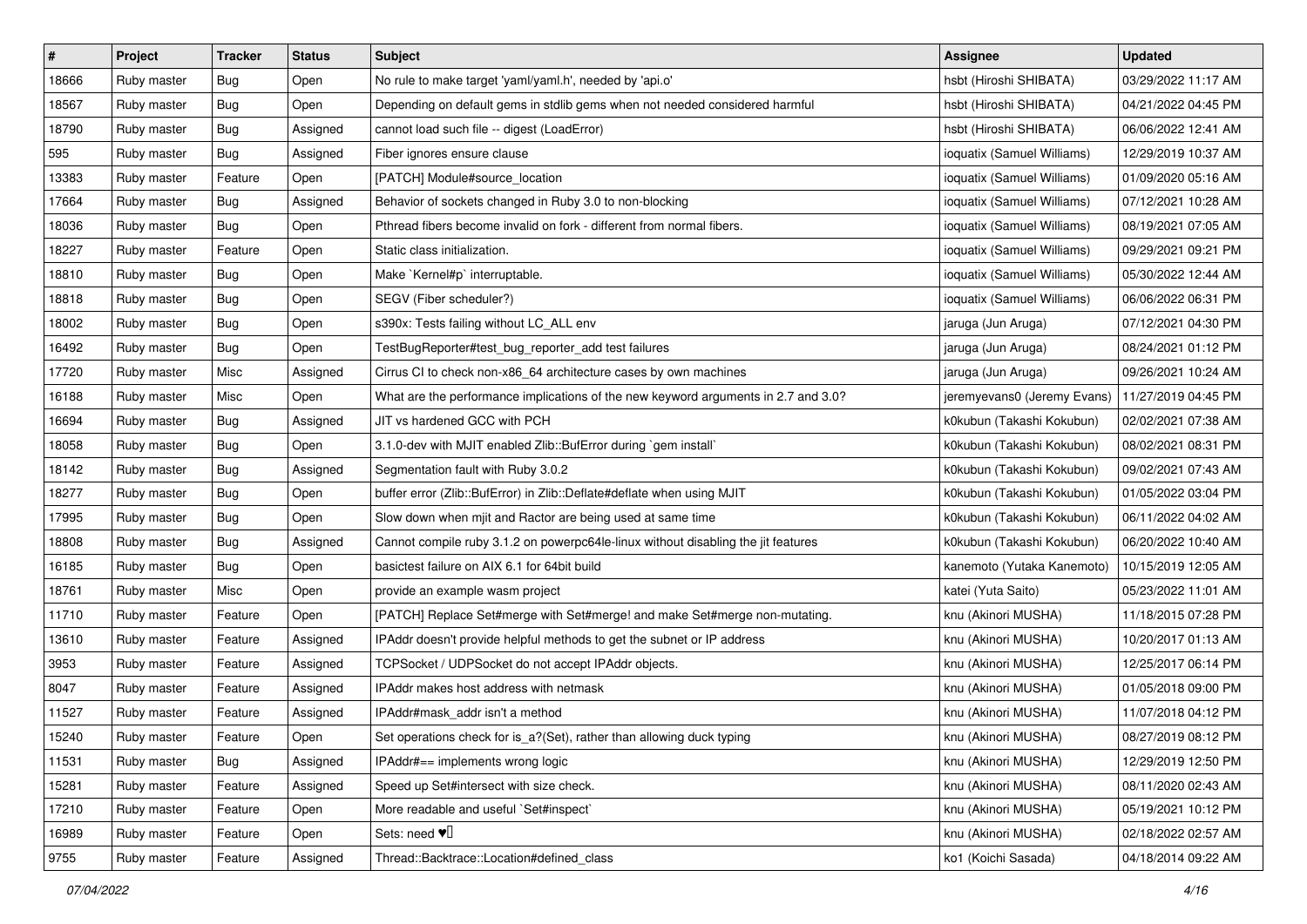| $\vert$ # | Project     | <b>Tracker</b> | <b>Status</b> | <b>Subject</b>                                                                  | <b>Assignee</b>     | <b>Updated</b>      |
|-----------|-------------|----------------|---------------|---------------------------------------------------------------------------------|---------------------|---------------------|
| 10009     | Ruby master | Bug            | Open          | IO operation is 10x slower in multi-thread environment                          | ko1 (Koichi Sasada) | 05/21/2015 07:19 AM |
| 10932     | Ruby master | Feature        | Open          | Enabling allocation tracing as early as possible                                | ko1 (Koichi Sasada) | 06/13/2015 07:54 AM |
| 8960      | Ruby master | Feature        | Assigned      | Add Exception#backtrace_locations                                               | ko1 (Koichi Sasada) | 11/25/2016 02:15 PM |
| 13388     | Ruby master | Feature        | Assigned      | gc.c: Add GC.get_parameters and .set_parameters                                 | ko1 (Koichi Sasada) | 03/30/2017 10:52 AM |
| 13252     | Ruby master | Feature        | Assigned      | C API for creating strings without copying                                      | ko1 (Koichi Sasada) | 04/17/2017 07:22 AM |
| 13512     | Ruby master | Feature        | Open          | <b>System Threads</b>                                                           | ko1 (Koichi Sasada) | 07/14/2017 07:08 AM |
| 3731      | Ruby master | Feature        | Assigned      | Easier Embedding API for Ruby                                                   | ko1 (Koichi Sasada) | 12/25/2017 06:14 PM |
| 4040      | Ruby master | Bug            | Assigned      | SystemStackError with Hash[*a] for Large _a_                                    | ko1 (Koichi Sasada) | 12/25/2017 06:14 PM |
| 6694      | Ruby master | Feature        | Assigned      | Thread.new without block.                                                       | ko1 (Koichi Sasada) | 12/25/2017 06:15 PM |
| 6695      | Ruby master | Feature        | Assigned      | Configuration for Thread/Fiber creation                                         | ko1 (Koichi Sasada) | 12/25/2017 06:15 PM |
| 8576      | Ruby master | Feature        | Assigned      | Add optimized method type for constant value methods                            | ko1 (Koichi Sasada) | 12/25/2017 06:15 PM |
| 2294      | Ruby master | Feature        | Assigned      | [PATCH] ruby_bind_stack() to embed Ruby in coroutine                            | ko1 (Koichi Sasada) | 01/05/2018 09:00 PM |
| 7976      | Ruby master | Bug            | Assigned      | TracePoint call is at call point, not call site                                 | ko1 (Koichi Sasada) | 01/05/2018 09:00 PM |
| 10423     | Ruby master | Feature        | Open          | [PATCH] opt_str_lit*: avoid literal string allocations                          | ko1 (Koichi Sasada) | 01/05/2018 09:01 PM |
| 14727     | Ruby master | Bug            | Assigned      | TestQueue#test_queue_with_trap always timeout on Windows10                      | ko1 (Koichi Sasada) | 05/01/2018 02:59 AM |
| 14859     | Ruby master | Feature        | Open          | [PATCH] implement Timeout in VM                                                 | ko1 (Koichi Sasada) | 07/22/2018 07:42 AM |
| 15263     | Ruby master | Bug            | Open          | [PATCH] vm_trace.c (postponed_job_register): only hit main thread               | ko1 (Koichi Sasada) | 10/27/2018 11:35 PM |
| 15315     | Ruby master | Bug            | Open          | ec_switch can still lose interrupts                                             | ko1 (Koichi Sasada) | 11/20/2018 09:32 AM |
| 14813     | Ruby master | Feature        | Open          | [PATCH] gc.c: make gc_enter+gc_exit pairs dtrace probes, too                    | ko1 (Koichi Sasada) | 12/17/2018 07:42 AM |
| 13821     | Ruby master | Feature        | Assigned      | Allow fibers to be resumed across threads                                       | ko1 (Koichi Sasada) | 02/15/2019 10:09 AM |
| 11174     | Ruby master | Bug            | Open          | threads memory leak                                                             | ko1 (Koichi Sasada) | 06/17/2019 03:17 PM |
| 15854     | Ruby master | Feature        | Open          | Tracing instance variable assignment                                            | ko1 (Koichi Sasada) | 07/29/2019 07:13 AM |
| 15878     | Ruby master | Feature        | Assigned      | Make exit faster by not running GC                                              | ko1 (Koichi Sasada) | 07/29/2019 07:48 AM |
| 15802     | Ruby master | Misc           | Open          | Reduce the minimum string buffer size from 127 to 63 bytes                      | ko1 (Koichi Sasada) | 07/30/2019 04:04 AM |
| 8444      | Ruby master | Bug            | Open          | Regexp vars \$~ and friends are not thread local                                | ko1 (Koichi Sasada) | 07/30/2019 07:38 AM |
| 16027     | Ruby master | Feature        | Assigned      | Update Ruby's dtrace / USDT API to match what is exposed via the TracePoint API | ko1 (Koichi Sasada) | 08/03/2019 02:41 AM |
| 15939     | Ruby master | Feature        | Assigned      | Dump symbols reference to their fstr in ObjectSpace.dump()                      | ko1 (Koichi Sasada) | 08/08/2019 09:38 PM |
| 15778     | Ruby master | Feature        | Open          | Expose an API to pry-open the stack frames in Ruby                              | ko1 (Koichi Sasada) | 08/29/2019 06:24 AM |
| 16124     | Ruby master | Misc           | Assigned      | Let the transient heap belong to objspace                                       | ko1 (Koichi Sasada) | 11/18/2019 08:48 AM |
| 16819     | Ruby master | Bug            | Assigned      | Line reporting off by one when reporting line of a hash?                        | ko1 (Koichi Sasada) | 06/16/2020 05:57 PM |
| 11808     | Ruby master | Bug            | Open          | Different behavior between Enumerable#grep and Array#grep                       | ko1 (Koichi Sasada) | 10/26/2020 04:36 AM |
| 17359     | Ruby master | Bug            | Open          | Ractor copy mode is not Ractor-safe                                             | ko1 (Koichi Sasada) | 12/02/2020 05:42 PM |
| 14492     | Ruby master | Feature        | Open          | iseq loading + caching should be in core                                        | ko1 (Koichi Sasada) | 12/10/2020 08:53 AM |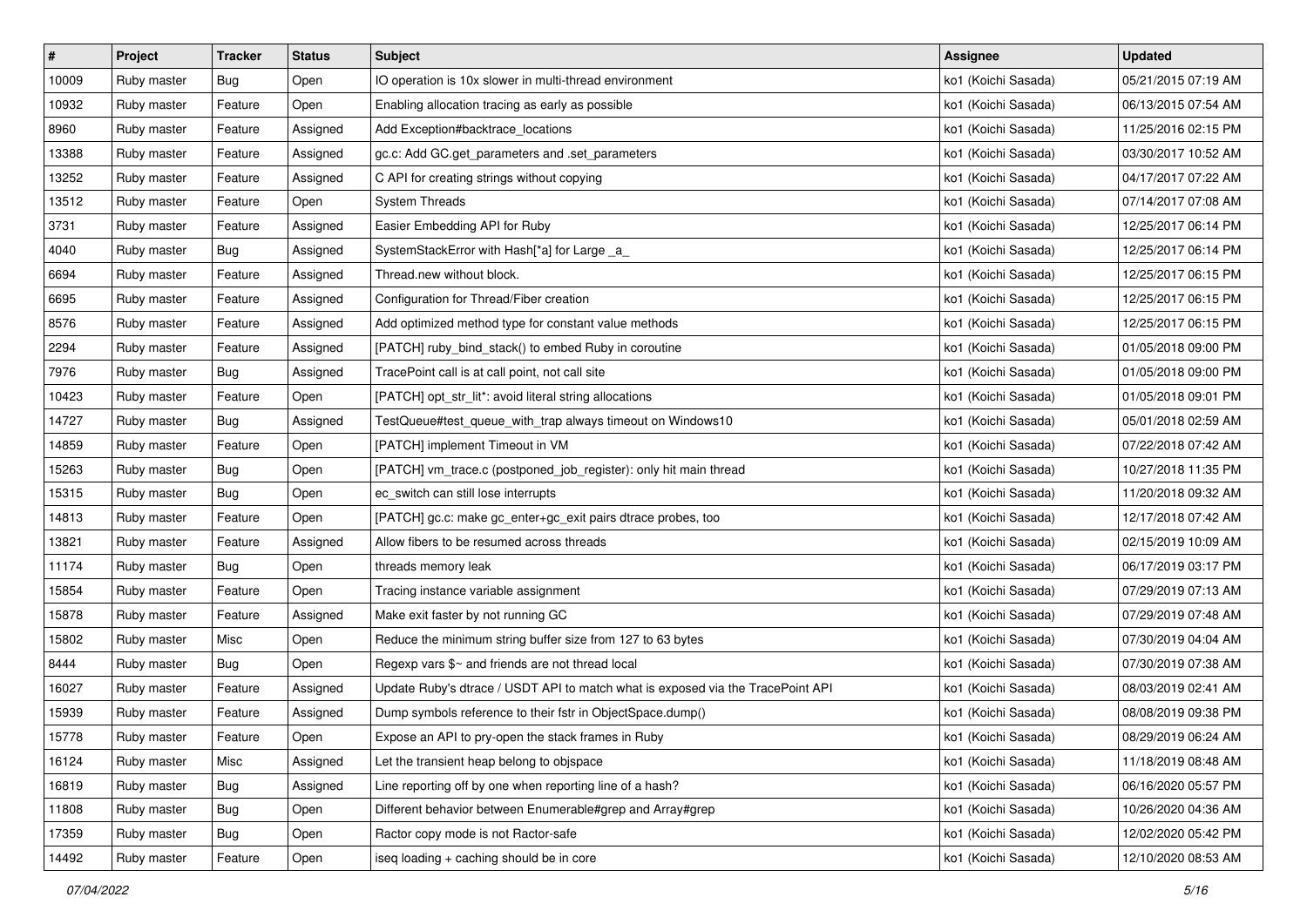| $\vert$ # | Project     | <b>Tracker</b> | <b>Status</b> | <b>Subject</b>                                                                                                                    | <b>Assignee</b>     | <b>Updated</b>      |
|-----------|-------------|----------------|---------------|-----------------------------------------------------------------------------------------------------------------------------------|---------------------|---------------------|
| 10238     | Ruby master | Feature        | Open          | todo: remove dependency on malloc_usable_size                                                                                     | ko1 (Koichi Sasada) | 12/10/2020 09:20 AM |
| 17404     | Ruby master | Feature        | Open          | Ractor `move:` API to allow shareability check                                                                                    | ko1 (Koichi Sasada) | 12/18/2020 09:17 PM |
| 17414     | Ruby master | Feature        | Open          | Ractor should allow access to shareable attributes for Modules/Classes                                                            | ko1 (Koichi Sasada) | 12/21/2020 03:56 PM |
| 17393     | Ruby master | Feature        | Open          | `Ractor::Moved#inspect`                                                                                                           | ko1 (Koichi Sasada) | 12/21/2020 05:47 PM |
| 15499     | Ruby master | Bug            | Assigned      | Breaking behavior on ruby 2.6: rb_thread_call_without_gvl doesn't invoke unblock_function when<br>used on the main thread         | ko1 (Koichi Sasada) | 01/05/2021 02:24 AM |
| 17513     | Ruby master | Bug            | Open          | Methods of shareable objects and UnboundMethods should be shareable                                                               | ko1 (Koichi Sasada) | 01/06/2021 08:53 PM |
| 17420     | Ruby master | Bug            | Open          | Unsafe mutation of \$" when doing non-RubyGems require in Ractor                                                                  | ko1 (Koichi Sasada) | 01/07/2021 01:23 PM |
| 17531     | Ruby master | <b>Bug</b>     | Open          | `did_you_mean` not Ractor friendly                                                                                                | ko1 (Koichi Sasada) | 01/29/2021 08:48 AM |
| 17543     | Ruby master | <b>Bug</b>     | Open          | Ractor isolation broken by `self` in shareable proc                                                                               | ko1 (Koichi Sasada) | 01/29/2021 03:06 PM |
| 17593     | Ruby master | Feature        | Assigned      | load_iseq_eval should override the ISeq path                                                                                      | ko1 (Koichi Sasada) | 02/16/2021 08:27 AM |
| 17667     | Ruby master | Bug            | Open          | Module#name needs synchronization                                                                                                 | ko1 (Koichi Sasada) | 03/02/2021 07:31 AM |
| 17678     | Ruby master | Bug            | Assigned      | Ractors do not restart after fork                                                                                                 | ko1 (Koichi Sasada) | 03/09/2021 12:42 AM |
| 17677     | Ruby master | <b>Bug</b>     | Assigned      | Ractor crashes fork when blocking                                                                                                 | ko1 (Koichi Sasada) | 03/09/2021 12:42 AM |
| 17676     | Ruby master | Bug            | Assigned      | Accessing ENV from Ractor raises IsolationError                                                                                   | ko1 (Koichi Sasada) | 03/09/2021 02:37 AM |
| 17884     | Ruby master | Feature        | Open          | locindex for profiling tools                                                                                                      | ko1 (Koichi Sasada) | 05/24/2021 04:17 PM |
| 17617     | Ruby master | Bug            | Open          | When a Ractor's incoming port is closed, Ractor.receive_if does not raise Ractor::ClosedError, but<br>instead blocks indefinitely | ko1 (Koichi Sasada) | 09/14/2021 01:40 AM |
| 17624     | Ruby master | Bug            | Open          | Ractor.receive is not thread-safe                                                                                                 | ko1 (Koichi Sasada) | 09/14/2021 01:40 AM |
| 18119     | Ruby master | <b>Bug</b>     | Open          | Ractor crashes when instantiating classes                                                                                         | ko1 (Koichi Sasada) | 09/14/2021 01:42 AM |
| 18258     | Ruby master | Bug            | Open          | Ractor.shareable? can be slow and mutates internal object flags.                                                                  | ko1 (Koichi Sasada) | 10/21/2021 08:58 AM |
| 16776     | Ruby master | Bug            | Assigned      | Regression in coverage library                                                                                                    | ko1 (Koichi Sasada) | 11/24/2021 07:26 AM |
| 17516     | Ruby master | Bug            | Assigned      | forking in a ractor causes Ruby to crash                                                                                          | ko1 (Koichi Sasada) | 11/30/2021 05:26 AM |
| 14090     | Ruby master | <b>Bug</b>     | Assigned      | TestGc#test_interrupt_in_finalizer` fails very rarely                                                                             | ko1 (Koichi Sasada) | 12/02/2021 07:24 PM |
| 17502     | Ruby master | Misc           | Open          | C vs Ruby                                                                                                                         | ko1 (Koichi Sasada) | 12/02/2021 07:53 PM |
| 17998     | Ruby master | Bug            | Assigned      | ractor: process hanging (with ractors initialized, but not being used)                                                            | ko1 (Koichi Sasada) | 12/02/2021 08:17 PM |
| 18275     | Ruby master | Feature        | Open          | Add an option to define_method to not capture the surrounding environment                                                         | ko1 (Koichi Sasada) | 12/03/2021 02:34 PM |
| 18024     | Ruby master | Bug            | Assigned      | Ractor crashes when connections are closed in multiple Ractors                                                                    | ko1 (Koichi Sasada) | 12/14/2021 04:41 PM |
| 17826     | Ruby master | Bug            | Assigned      | Ractor#take hangs if used in multiple Threads                                                                                     | ko1 (Koichi Sasada) | 12/15/2021 01:30 PM |
| 8263      | Ruby master | Feature        | Assigned      | Support discovering yield state of individual Fibers                                                                              | ko1 (Koichi Sasada) | 12/23/2021 11:40 PM |
| 12020     | Ruby master | Feature        | Assigned      | Documenting Ruby memory model                                                                                                     | ko1 (Koichi Sasada) | 12/23/2021 11:40 PM |
| 14394     | Ruby master | Feature        | Open          | Class.descendants                                                                                                                 | ko1 (Koichi Sasada) | 01/20/2022 10:46 PM |
| 18572     | Ruby master | Bug            | Assigned      | Performance regression when invoking refined methods                                                                              | ko1 (Koichi Sasada) | 02/10/2022 12:48 AM |
| 17196     | Ruby master | <b>Bug</b>     | Assigned      | Segmentation Fault with Socket#close in Ractors                                                                                   | ko1 (Koichi Sasada) | 03/20/2022 01:52 PM |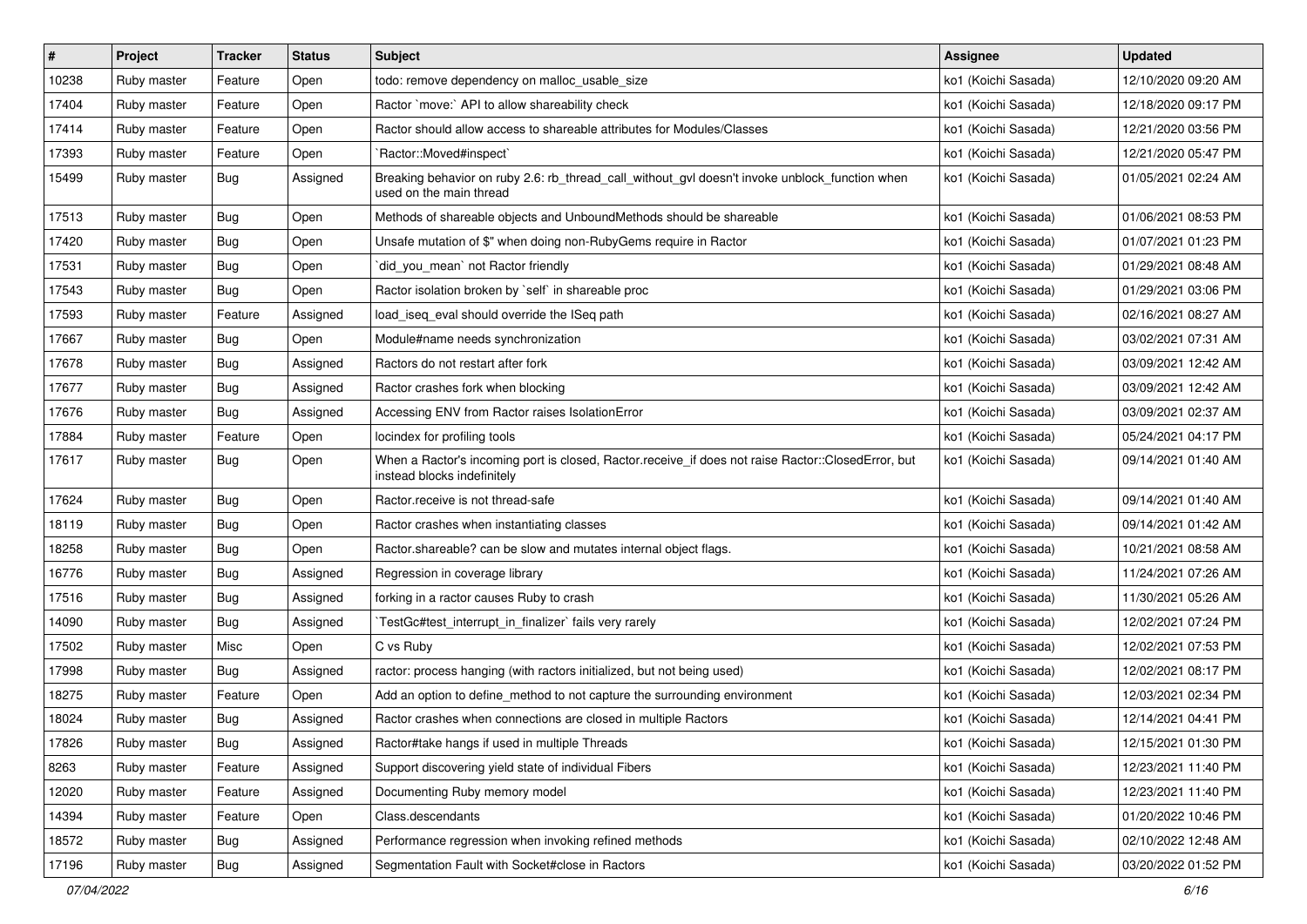| $\vert$ # | Project     | <b>Tracker</b> | <b>Status</b> | <b>Subject</b>                                                                                  | <b>Assignee</b>                     | <b>Updated</b>      |
|-----------|-------------|----------------|---------------|-------------------------------------------------------------------------------------------------|-------------------------------------|---------------------|
| 18553     | Ruby master | Bug            | Open          | Memory leak on compiling method call with kwargs                                                | ko1 (Koichi Sasada)                 | 03/23/2022 09:34 PM |
| 17363     | Ruby master | Feature        | Assigned      | Timeouts                                                                                        | ko1 (Koichi Sasada)                 | 05/14/2022 09:06 AM |
| 18464     | Ruby master | Bug            | Assigned      | RUBY_INTERNAL_EVENT_NEWOBJ tracepoint causes an interpreter crash when combined with<br>Ractors | ko1 (Koichi Sasada)                 | 06/08/2022 08:25 AM |
| 14607     | Ruby master | Bug            | Assigned      | Fix use of the rb_profile_frames start parameter                                                | ko1 (Koichi Sasada)                 | 06/09/2022 06:12 AM |
| 18886     | Ruby master | Bug            | Open          | Struct aref and aset don't trigger any tracepoints.                                             | ko1 (Koichi Sasada)                 | 06/29/2022 06:05 AM |
| 17679     | Ruby master | Bug            | Assigned      | Ractor incoming channel can consume unlimited resources                                         | ko1 (Koichi Sasada)                 | 06/30/2022 10:49 AM |
| 11269     | Ruby master | <b>Bug</b>     | Assigned      | ruby_init_setproctitle() should be called before require_libraries()                            | kosaki (Motohiro KOSAKI)            | 06/17/2015 03:01 AM |
| 4464      | Ruby master | Feature        | Assigned      | [PATCH] add Fcntl::Flock object for easier use of POSIX file locks                              | kosaki (Motohiro KOSAKI)            | 12/25/2017 06:14 PM |
| 7086      | Ruby master | Feature        | Assigned      | Condition Variable#wait has meaningless return value                                            | kosaki (Motohiro KOSAKI)            | 12/25/2017 06:15 PM |
| 13697     | Ruby master | Feature        | Open          | [PATCH]: futex based thread primitives                                                          | kosaki (Motohiro KOSAKI)            | 01/28/2018 11:41 PM |
| 17478     | Ruby master | Bug            | Assigned      | Ruby3.0 is slower than Ruby2.7.2 when parsing a large CSV file                                  | kou (Kouhei Sutou)                  | 11/24/2021 05:12 AM |
| 18034     | Ruby master | Bug            | Assigned      | Segmentation fault fiddle with `--enable-bundled-libffi` and macOS                              | kou (Kouhei Sutou)                  | 11/30/2021 07:39 AM |
| 7859      | Ruby master | Bug            | Assigned      | Readline: Incorrect arrow key behavior in vi_editing_mode insert mode with Readline 6.2         | kouji (Kouji Takao)                 | 12/25/2017 06:15 PM |
| 8782      | Ruby master | Bug            | Assigned      | Don't set rl_getc_function on editline                                                          | kouji (Kouji Takao)                 | 01/05/2018 09:00 PM |
| 15918     | Ruby master | Feature        | Open          | Pattern matching for Set                                                                        | ktsj (Kazuki Tsujimoto)             | 07/29/2019 08:12 AM |
| 15881     | Ruby master | Feature        | Open          | Optimize deconstruct in pattern matching                                                        | ktsj (Kazuki Tsujimoto)             | 12/25/2019 04:28 AM |
| 17355     | Ruby master | Feature        | Assigned      | Using same set of names in or-patterns (pattern matching with $Foo(x)   Bar(x)$ )               | ktsj (Kazuki Tsujimoto)             | 09/13/2021 09:11 AM |
| 18408     | Ruby master | Feature        | Assigned      | Allow pattern match to set instance variables                                                   | ktsj (Kazuki Tsujimoto)             | 01/26/2022 07:07 PM |
| 18773     | Ruby master | Feature        | Assigned      | deconstruct to receive a range                                                                  | ktsj (Kazuki Tsujimoto)             | 07/04/2022 03:21 AM |
| 4247      | Ruby master | Feature        | Assigned      | New features for Array#sample, Array#choice                                                     | mame (Yusuke Endoh)                 | 12/25/2017 06:14 PM |
| 14244     | Ruby master | Feature        | Open          | Better error messages for scripts with non-matching end statements                              | mame (Yusuke Endoh)                 | 11/29/2018 08:57 AM |
| 18194     | Ruby master | Feature        | Open          | No easy way to format exception messages per thread/fiber scheduler context.                    | mame (Yusuke Endoh)                 | 09/29/2021 10:10 AM |
| 18564     | Ruby master | Feature        | Open          | Add Exception#detailed_message                                                                  | mame (Yusuke Endoh)                 | 02/01/2022 08:06 PM |
| 8223      | Ruby master | Feature        | Open          | Make Matrix more omnivorous.                                                                    | marcandre (Marc-Andre<br>Lafortune) | 04/09/2013 03:42 AM |
| 12676     | Ruby master | Feature        | Assigned      | Significant performance increase, and code conciseness, for prime_division method in prime.rb   | marcandre (Marc-Andre<br>Lafortune) | 11/18/2016 03:46 PM |
| 9347      | Ruby master | Feature        | Open          | Accept non callable argument to detect                                                          | marcandre (Marc-Andre<br>Lafortune) | 01/05/2018 09:00 PM |
| 15815     | Ruby master | Feature        | Open          | Add option to raise NoMethodError for OpenStruct                                                | marcandre (Marc-Andre<br>Lafortune) | 09/28/2020 02:11 AM |
| 8232      | Ruby master | Feature        | Open          | Rudiments of abstract algebra in Ruby                                                           | matz (Yukihiro Matsumoto)           | 04/09/2013 01:47 AM |
| 8478      | Ruby master | Feature        | Open          | The hash returned by Enumerable#group_by should have an empty array for its default value       | matz (Yukihiro Matsumoto)           | 06/04/2013 03:56 PM |
| 8663      | Ruby master | Feature        | Open          | Officialy alias ArgumentError to ArgError                                                       | matz (Yukihiro Matsumoto)           | 08/09/2013 07:42 PM |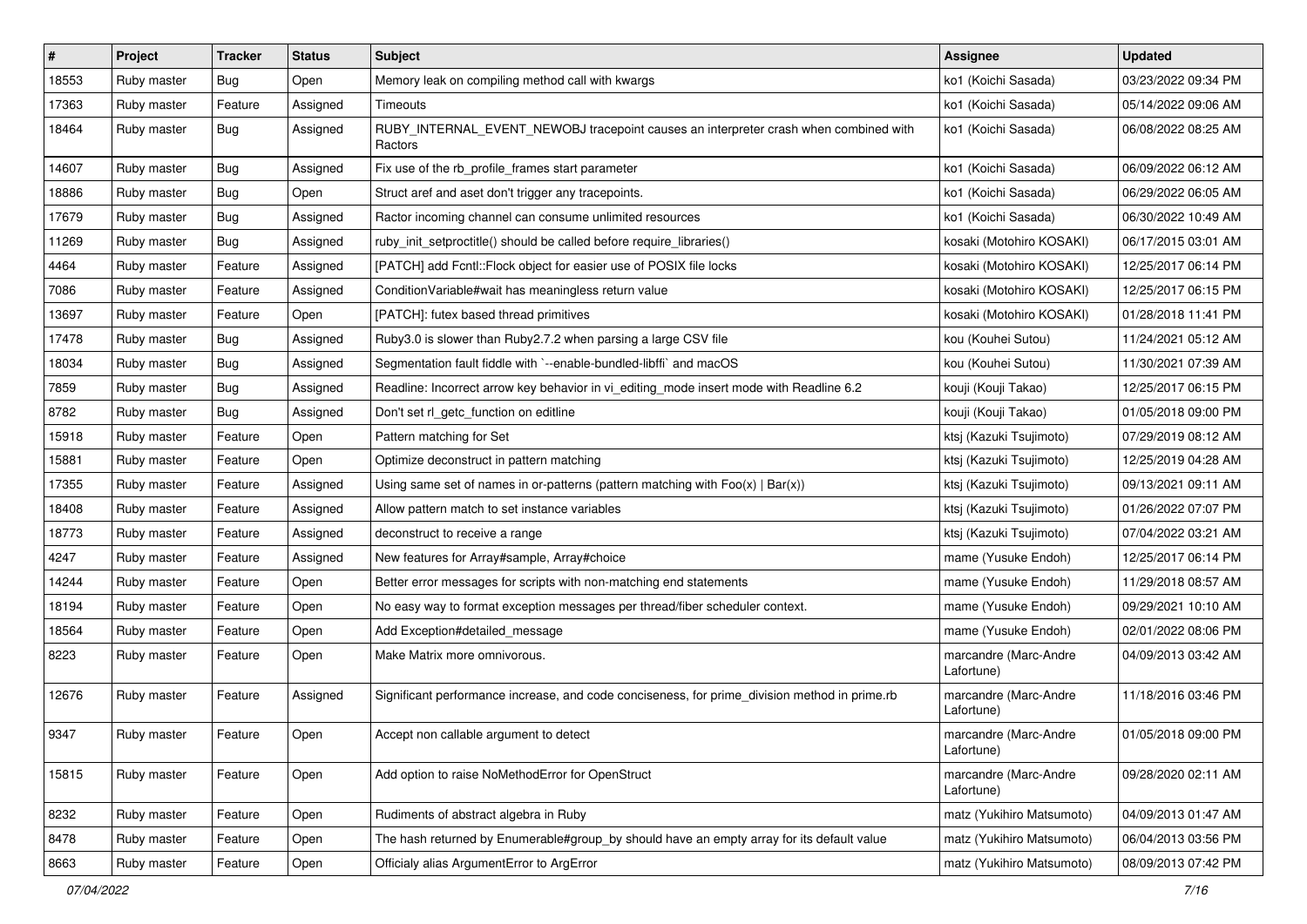| $\pmb{\#}$ | Project     | <b>Tracker</b> | <b>Status</b> | <b>Subject</b>                                                                                                         | <b>Assignee</b>           | <b>Updated</b>      |
|------------|-------------|----------------|---------------|------------------------------------------------------------------------------------------------------------------------|---------------------------|---------------------|
| 9070       | Ruby master | Feature        | Open          | Introduce `---` as synonym of `end` keyword                                                                            | matz (Yukihiro Matsumoto) | 11/02/2013 03:23 AM |
| 9768       | Ruby master | Feature        | Assigned      | Method that is visible only within a certain module/class                                                              | matz (Yukihiro Matsumoto) | 04/25/2014 06:43 AM |
| 10404      | Ruby master | Feature        | Open          | Allow individual finalizers to be removed with ObjectSpace.undefine_finalizer                                          | matz (Yukihiro Matsumoto) | 10/20/2014 08:14 AM |
| 9816       | Ruby master | Feature        | Assigned      | 00000000000000000000                                                                                                   | matz (Yukihiro Matsumoto) | 10/28/2014 08:29 AM |
| 10574      | Ruby master | Feature        | Open          | Add String#Ichomp and String.Ichomp!                                                                                   | matz (Yukihiro Matsumoto) | 12/15/2014 04:34 PM |
| 10481      | Ruby master | Feature        | Assigned      | Add "if" and "unless" clauses to rescue statements                                                                     | matz (Yukihiro Matsumoto) | 01/18/2015 02:46 PM |
| 11028      | Ruby master | Feature        | Assigned      | standalone running single file (zipped archives of ruby code) running **without installation** using<br>"gem install " | matz (Yukihiro Matsumoto) | 04/04/2015 01:44 AM |
| 11122      | Ruby master | Feature        | Open          | exception-free non-blocking Queue/SizedQueue operations                                                                | matz (Yukihiro Matsumoto) | 05/06/2015 08:53 PM |
| 11307      | Ruby master | Feature        | Open          | exception-free non-blocking Queue#pop                                                                                  | matz (Yukihiro Matsumoto) | 06/25/2015 11:06 PM |
| 11390      | Ruby master | Feature        | Open          | Allow symbols starting with numbers                                                                                    | matz (Yukihiro Matsumoto) | 08/14/2015 05:23 AM |
| 11518      | Ruby master | Feature        | Open          | Queue enhancement - promote! and promote_all!                                                                          | matz (Yukihiro Matsumoto) | 09/17/2015 08:40 PM |
| 11517      | Ruby master | Feature        | Open          | Queue enhancement - conditional pop                                                                                    | matz (Yukihiro Matsumoto) | 09/17/2015 09:02 PM |
| 10541      | Ruby master | Misc           | Open          | Remove shorthand string interpolation syntax                                                                           | matz (Yukihiro Matsumoto) | 10/08/2015 05:44 PM |
| 8839       | Ruby master | Feature        | Assigned      | Class and module should return the class or module that was opened                                                     | matz (Yukihiro Matsumoto) | 12/28/2015 08:36 AM |
| 11181      | Ruby master | Feature        | Open          | Add a line directive to Ruby                                                                                           | matz (Yukihiro Matsumoto) | 01/26/2016 02:04 AM |
| 11704      | Ruby master | Bug            | Assigned      | Refinements only get "used" once in loop                                                                               | matz (Yukihiro Matsumoto) | 04/14/2016 02:45 AM |
| 12244      | Ruby master | Feature        | Open          | Add a way to 'integer - integer % num'                                                                                 | matz (Yukihiro Matsumoto) | 05/17/2016 06:05 AM |
| 7314       | Ruby master | Feature        | Assigned      | Convert Proc to Lambda doesn't work in MRI                                                                             | matz (Yukihiro Matsumoto) | 05/21/2016 09:15 AM |
| 11735      | Ruby master | Feature        | Open          | Porting String#squish and String#squish! from Ruby on Rails' Active Support                                            | matz (Yukihiro Matsumoto) | 06/24/2016 08:02 AM |
| 6842       | Ruby master | Feature        | Assigned      | Add Optional Arguments to String#strip                                                                                 | matz (Yukihiro Matsumoto) | 08/24/2016 05:50 AM |
| 9704       | Ruby master | Feature        | Open          | Refinements as files instead of modules                                                                                | matz (Yukihiro Matsumoto) | 10/11/2016 06:36 PM |
| 12813      | Ruby master | Feature        | Assigned      | Calling chunk_while, slice_after, slice_before, slice_when with no block                                               | matz (Yukihiro Matsumoto) | 12/06/2016 12:58 PM |
| 14128      | Ruby master | Feature        | Open          | Introduce Hash#delete default value                                                                                    | matz (Yukihiro Matsumoto) | 11/25/2017 04:41 PM |
| 4514       | Ruby master | Feature        | Assigned      | #deep_clone and #deep_dup for Objects                                                                                  | matz (Yukihiro Matsumoto) | 12/25/2017 06:14 PM |
| 4521       | Ruby master | Feature        | Assigned      | NoMethodError#message may take very long to execute                                                                    | matz (Yukihiro Matsumoto) | 12/25/2017 06:14 PM |
| 4592       | Ruby master | Feature        | Assigned      | Tempfile0000000                                                                                                        | matz (Yukihiro Matsumoto) | 12/25/2017 06:14 PM |
| 4818       | Ruby master | Feature        | Assigned      | Add method marshalable?                                                                                                | matz (Yukihiro Matsumoto) | 12/25/2017 06:15 PM |
| 5064       | Ruby master | Feature        | Assigned      | HTTP user-agent class                                                                                                  | matz (Yukihiro Matsumoto) | 12/25/2017 06:15 PM |
| 5389       | Ruby master | Feature        | Assigned      | New method Enumerator#iterate                                                                                          | matz (Yukihiro Matsumoto) | 12/25/2017 06:15 PM |
| 5445       | Ruby master | Feature        | Assigned      | Need RUBYOPT - r before ARGV - r                                                                                       | matz (Yukihiro Matsumoto) | 12/25/2017 06:15 PM |
| 5558       | Ruby master | Feature        | Assigned      | String#% strange arity errors                                                                                          | matz (Yukihiro Matsumoto) | 12/25/2017 06:15 PM |
| 5582       | Ruby master | Feature        | Assigned      | Allow clone of singleton methods on a BasicObject                                                                      | matz (Yukihiro Matsumoto) | 12/25/2017 06:15 PM |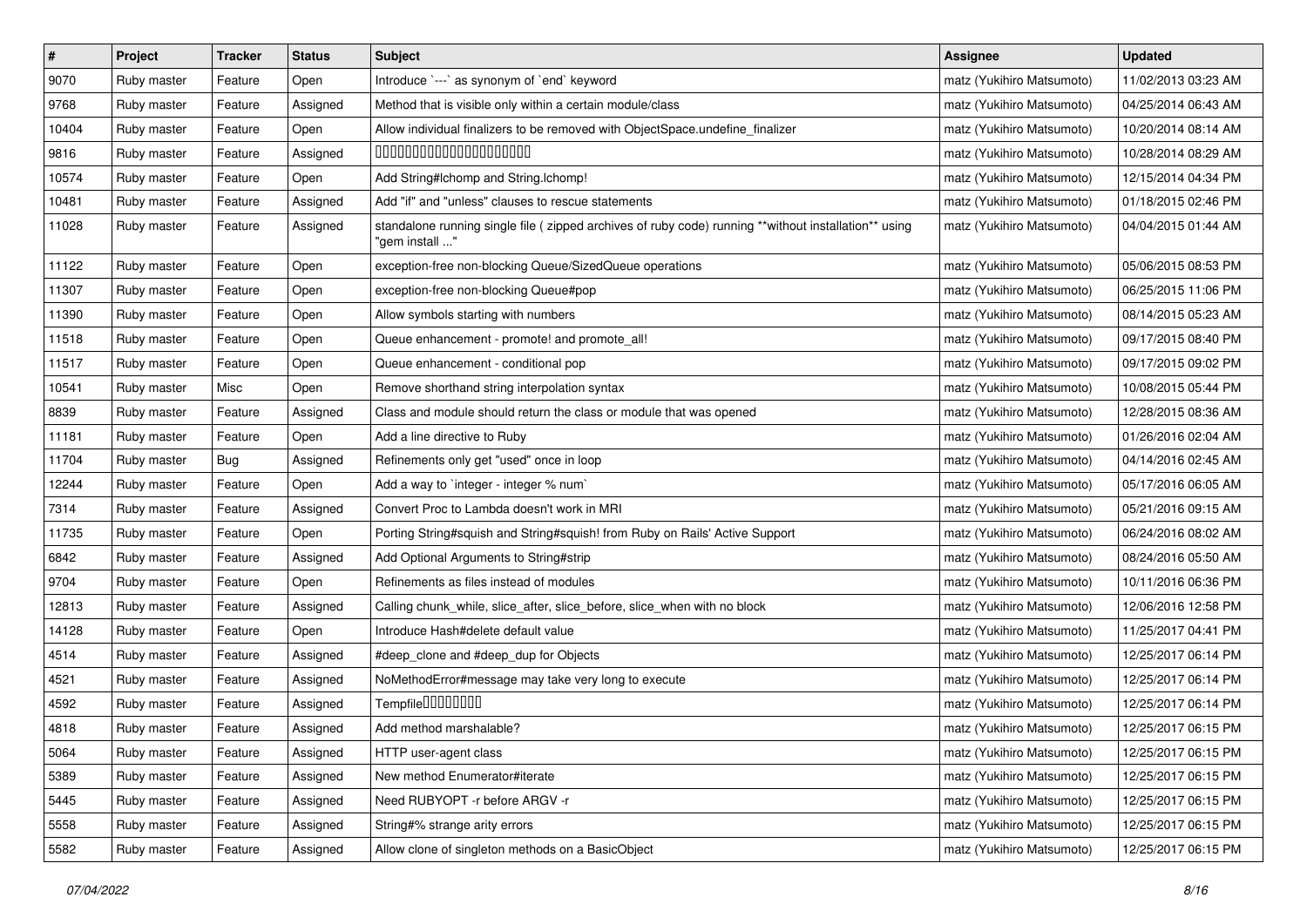| $\vert$ # | Project     | <b>Tracker</b> | <b>Status</b> | <b>Subject</b>                                                                             | <b>Assignee</b>           | <b>Updated</b>      |
|-----------|-------------|----------------|---------------|--------------------------------------------------------------------------------------------|---------------------------|---------------------|
| 5643      | Ruby master | Feature        | Assigned      | require/load options and binding option                                                    | matz (Yukihiro Matsumoto) | 12/25/2017 06:15 PM |
| 5741      | Ruby master | Feature        | Assigned      | Secure Erasure of Passwords                                                                | matz (Yukihiro Matsumoto) | 12/25/2017 06:15 PM |
| 5749      | Ruby master | Feature        | Assigned      | new method String#match_all needed                                                         | matz (Yukihiro Matsumoto) | 12/25/2017 06:15 PM |
| 5970      | Ruby master | Feature        | Assigned      | Add Enumerable#join with same semantics as Array#join                                      | matz (Yukihiro Matsumoto) | 12/25/2017 06:15 PM |
| 6277      | Ruby master | Feature        | Assigned      | Hash#convert_key                                                                           | matz (Yukihiro Matsumoto) | 12/25/2017 06:15 PM |
| 6293      | Ruby master | Feature        | Assigned      | new queue / blocking queues                                                                | matz (Yukihiro Matsumoto) | 12/25/2017 06:15 PM |
| 6317      | Ruby master | Feature        | Assigned      | Range#cover?000000Range00000000000000000000                                                | matz (Yukihiro Matsumoto) | 12/25/2017 06:15 PM |
| 6337      | Ruby master | Feature        | Assigned      | FileUtils#sync                                                                             | matz (Yukihiro Matsumoto) | 12/25/2017 06:15 PM |
| 6354      | Ruby master | Feature        | Assigned      | Remove escape (break/return/redo/next support) from class/module scope                     | matz (Yukihiro Matsumoto) | 12/25/2017 06:15 PM |
| 6376      | Ruby master | Feature        | Assigned      | Feature lookup and checking if feature is loaded                                           | matz (Yukihiro Matsumoto) | 12/25/2017 06:15 PM |
| 6413      | Ruby master | Feature        | Assigned      | Make Dir.entries default to Dir.entries(Dir.pwd)                                           | matz (Yukihiro Matsumoto) | 12/25/2017 06:15 PM |
| 6445      | Ruby master | Feature        | Assigned      | request for default length/position on string index                                        | matz (Yukihiro Matsumoto) | 12/25/2017 06:15 PM |
| 6611      | Ruby master | Feature        | Assigned      | Comments requested on implementation of set_parse_func                                     | matz (Yukihiro Matsumoto) | 12/25/2017 06:15 PM |
| 6641      | Ruby master | Feature        | Open          | Hash.auto constructor                                                                      | matz (Yukihiro Matsumoto) | 12/25/2017 06:15 PM |
| 6648      | Ruby master | Feature        | Assigned      | Provide a standard API for retrieving all command-line flags passed to Ruby                | matz (Yukihiro Matsumoto) | 12/25/2017 06:15 PM |
| 6671      | Ruby master | Feature        | Assigned      | File.split_all and File.split_root                                                         | matz (Yukihiro Matsumoto) | 12/25/2017 06:15 PM |
| 6802      | Ruby master | Feature        | Assigned      | String#scan should have equivalent yielding MatchData                                      | matz (Yukihiro Matsumoto) | 12/25/2017 06:15 PM |
| 6811      | Ruby master | Feature        | Assigned      | File, Dir and FileUtils should have bang-versions of singleton methods that fails silently | matz (Yukihiro Matsumoto) | 12/25/2017 06:15 PM |
| 6817      | Ruby master | Feature        | Open          | Partial application                                                                        | matz (Yukihiro Matsumoto) | 12/25/2017 06:15 PM |
| 7087      | Ruby master | Feature        | Assigned      | ::ConditionVariable#wait does not work with Monitor because Monitor#sleep does not exist   | matz (Yukihiro Matsumoto) | 12/25/2017 06:15 PM |
| 7121      | Ruby master | Feature        | Assigned      | Extending the use of `require'                                                             | matz (Yukihiro Matsumoto) | 12/25/2017 06:15 PM |
| 7132      | Ruby master | Feature        | Assigned      | Alternation between named / ordered method arguments and aliases for method arguments.     | matz (Yukihiro Matsumoto) | 12/25/2017 06:15 PM |
| 7149      | Ruby master | Feature        | Open          | Constant magic for everyone.                                                               | matz (Yukihiro Matsumoto) | 12/25/2017 06:15 PM |
| 7349      | Ruby master | Feature        | Assigned      | Struct#inspect needs more meaningful output                                                | matz (Yukihiro Matsumoto) | 12/25/2017 06:15 PM |
| 7377      | Ruby master | Feature        | Open          | #indetical? as an alias for #equal?                                                        | matz (Yukihiro Matsumoto) | 12/25/2017 06:15 PM |
| 7436      | Ruby master | Feature        | Assigned      | Allow for a "granularity" flag for backtrace_locations                                     | matz (Yukihiro Matsumoto) | 12/25/2017 06:15 PM |
| 7444      | Ruby master | Feature        | Open          | Array#product_set                                                                          | matz (Yukihiro Matsumoto) | 12/25/2017 06:15 PM |
| 7503      | Ruby master | Feature        | Assigned      | make timeout.rb async-interrupt safe by default                                            | matz (Yukihiro Matsumoto) | 12/25/2017 06:15 PM |
| 7548      | Ruby master | Feature        | Open          | <b>Load and Require Callbacks</b>                                                          | matz (Yukihiro Matsumoto) | 12/25/2017 06:15 PM |
| 7604      | Ruby master | Feature        | Open          | Make === comparison operator ability to delegate comparison to an argument                 | matz (Yukihiro Matsumoto) | 12/25/2017 06:15 PM |
| 7611      | Ruby master | Feature        | Open          | Focal method for all loads/requires                                                        | matz (Yukihiro Matsumoto) | 12/25/2017 06:15 PM |
| 7614      | Ruby master | Feature        | Open          | alias_accessor                                                                             | matz (Yukihiro Matsumoto) | 12/25/2017 06:15 PM |
| 7654      | Ruby master | Feature        | Open          | Add optional code block to IO::readlines                                                   | matz (Yukihiro Matsumoto) | 12/25/2017 06:15 PM |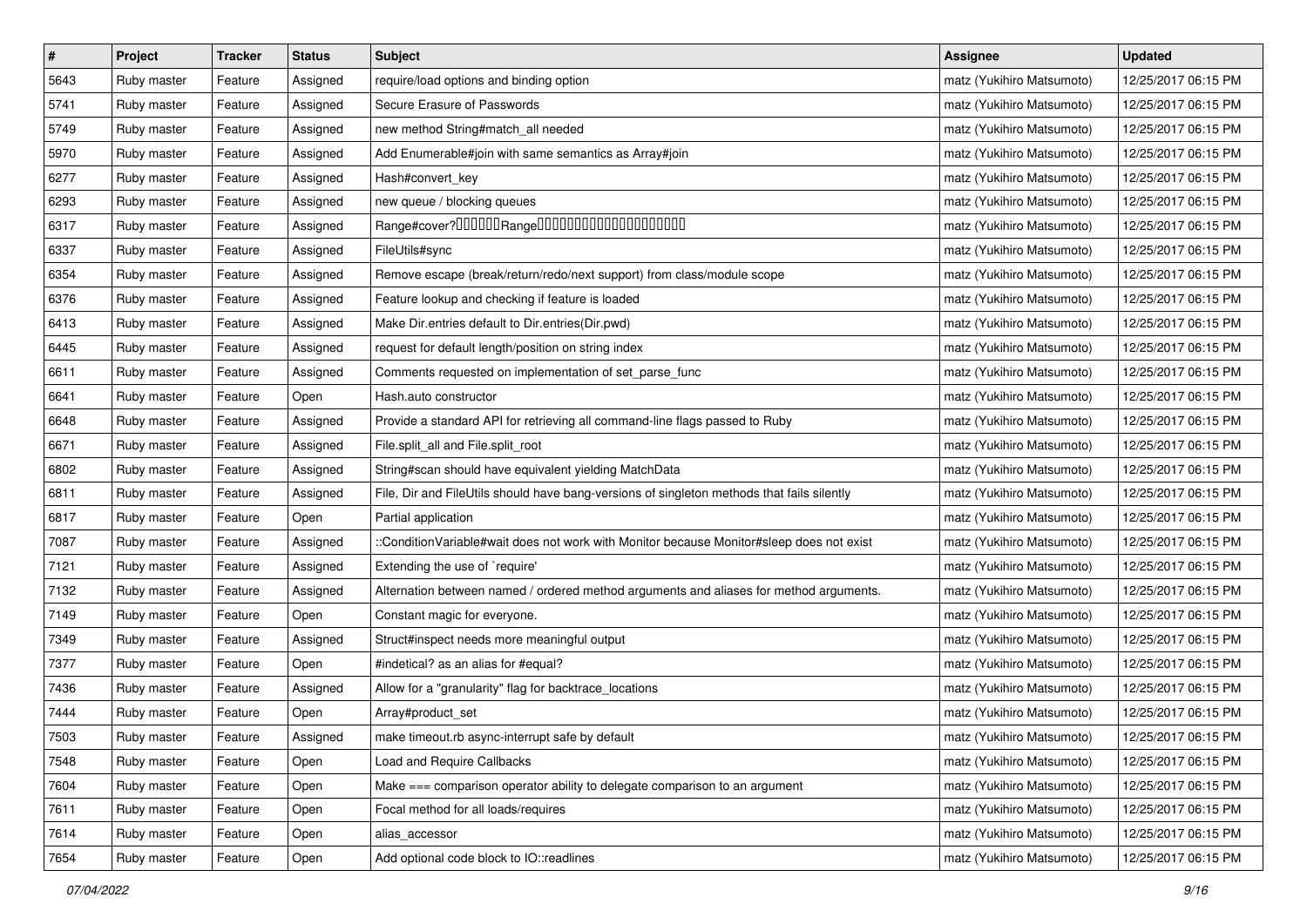| $\pmb{\#}$ | Project     | <b>Tracker</b> | <b>Status</b> | <b>Subject</b>                                                                     | <b>Assignee</b>           | <b>Updated</b>      |
|------------|-------------|----------------|---------------|------------------------------------------------------------------------------------|---------------------------|---------------------|
| 7657       | Ruby master | Feature        | Open          | Array#& doesn't accept Enumerables                                                 | matz (Yukihiro Matsumoto) | 12/25/2017 06:15 PM |
| 7704       | Ruby master | Feature        | Open          | Add a list of enabled (experimental) language features.                            | matz (Yukihiro Matsumoto) | 12/25/2017 06:15 PM |
| 7739       | Ruby master | Feature        | Assigned      | Define Hash#  as Hash#reverse_merge in Rails                                       | matz (Yukihiro Matsumoto) | 12/25/2017 06:15 PM |
| 7795       | Ruby master | Feature        | Open          | Symbol.defined? and/or to_existing_symbol                                          | matz (Yukihiro Matsumoto) | 12/25/2017 06:15 PM |
| 7848       | Ruby master | Feature        | Open          | Restore default state for core ruby objects                                        | matz (Yukihiro Matsumoto) | 12/25/2017 06:15 PM |
| 7876       | Ruby master | Feature        | Open          | Add method for accessing Class from within Singleton Class                         | matz (Yukihiro Matsumoto) | 12/25/2017 06:15 PM |
| 7883       | Ruby master | Feature        | Open          | Add Regex#to_proc                                                                  | matz (Yukihiro Matsumoto) | 12/25/2017 06:15 PM |
| 7914       | Ruby master | Feature        | Open          | Case for local class methods                                                       | matz (Yukihiro Matsumoto) | 12/25/2017 06:15 PM |
| 8016       | Ruby master | Feature        | Assigned      | Alias __FILE__ and __LINE__ as methods                                             | matz (Yukihiro Matsumoto) | 12/25/2017 06:15 PM |
| 8042       | Ruby master | Feature        | Assigned      | Add Addrinfo#socket to create a socket that is not connected or bound              | matz (Yukihiro Matsumoto) | 12/25/2017 06:15 PM |
| 8061       | Ruby master | Feature        | Open          | 000000000000000                                                                    | matz (Yukihiro Matsumoto) | 12/25/2017 06:15 PM |
| 8536       | Ruby master | Feature        | Assigned      | Implement is_numeric? family of methods                                            | matz (Yukihiro Matsumoto) | 12/25/2017 06:15 PM |
| 8850       | Ruby master | Feature        | Assigned      | Convert Rational to decimal string                                                 | matz (Yukihiro Matsumoto) | 12/25/2017 06:15 PM |
| 9043       | Ruby master | Feature        | Open          | Add String#f method as shortcut for #freeze                                        | matz (Yukihiro Matsumoto) | 01/05/2018 09:00 PM |
| 9614       | Ruby master | Feature        | Open          | ordering of non-Hash items which use st_ internally                                | matz (Yukihiro Matsumoto) | 01/05/2018 09:00 PM |
| 8678       | Ruby master | Feature        | Assigned      | Allow invalid string to work with regexp                                           | matz (Yukihiro Matsumoto) | 01/05/2018 09:00 PM |
| 10498      | Ruby master | Feature        | Open          | Make 'loop' yield a counter                                                        | matz (Yukihiro Matsumoto) | 01/05/2018 09:01 PM |
| 5129       | Ruby master | Feature        | Assigned      | Create a core class "FileArray" and make "ARGF" its instance                       | matz (Yukihiro Matsumoto) | 01/23/2018 02:02 PM |
| 4824       | Ruby master | Feature        | Assigned      | Provide method Kernel#executed?                                                    | matz (Yukihiro Matsumoto) | 03/05/2018 04:57 AM |
| 5007       | Ruby master | Feature        | Assigned      | Proc#call_under: Unifying instance_eval and instance_exec                          | matz (Yukihiro Matsumoto) | 04/19/2018 07:57 AM |
| 14760      | Ruby master | Misc           | Open          | cross-thread IO#close semantics                                                    | matz (Yukihiro Matsumoto) | 05/17/2018 08:21 AM |
| 14724      | Ruby master | Feature        | Open          | chains of inequalities                                                             | matz (Yukihiro Matsumoto) | 05/19/2018 01:06 AM |
| 14546      | Ruby master | Feature        | Open          | Hash#delete!                                                                       | matz (Yukihiro Matsumoto) | 05/30/2018 08:24 PM |
| 7580       | Ruby master | Feature        | Assigned      | Range translation                                                                  | matz (Yukihiro Matsumoto) | 06/11/2018 09:51 AM |
| 12306      | Ruby master | Feature        | Open          | Implement String #blank? #present? and improve #strip and family to handle unicode | matz (Yukihiro Matsumoto) | 07/22/2018 10:55 PM |
| 14927      | Ruby master | Feature        | Open          | Loading multiple files at once                                                     | matz (Yukihiro Matsumoto) | 09/18/2018 12:38 AM |
| 5945       | Ruby master | Feature        | Assigned      | Add the ability to mark a at_exit as process-local.                                | matz (Yukihiro Matsumoto) | 10/10/2018 08:29 AM |
| 15112      | Ruby master | Feature        | Open          | Introducing the short form of `STDERR.puts expr.inspect`.                          | matz (Yukihiro Matsumoto) | 10/12/2018 02:02 AM |
| 14397      | Ruby master | Feature        | Assigned      | public, protected and private should return their arguments instead of self        | matz (Yukihiro Matsumoto) | 12/10/2018 07:08 AM |
| 15445      | Ruby master | Feature        | Open          | Reject '.123' in Float() method                                                    | matz (Yukihiro Matsumoto) | 01/10/2019 07:59 AM |
| 15764      | Ruby master | Bug            | Open          | Whitespace and control characters should not be permitted in tokens                | matz (Yukihiro Matsumoto) | 04/22/2019 07:48 AM |
| 15837      | Ruby master | Feature        | Open          | Module#name_components                                                             | matz (Yukihiro Matsumoto) | 05/08/2019 10:29 AM |
| 9123       | Ruby master | Feature        | Open          | Make Numeric#nonzero? behavior consistent with Numeric#zero?                       | matz (Yukihiro Matsumoto) | 06/11/2019 12:55 PM |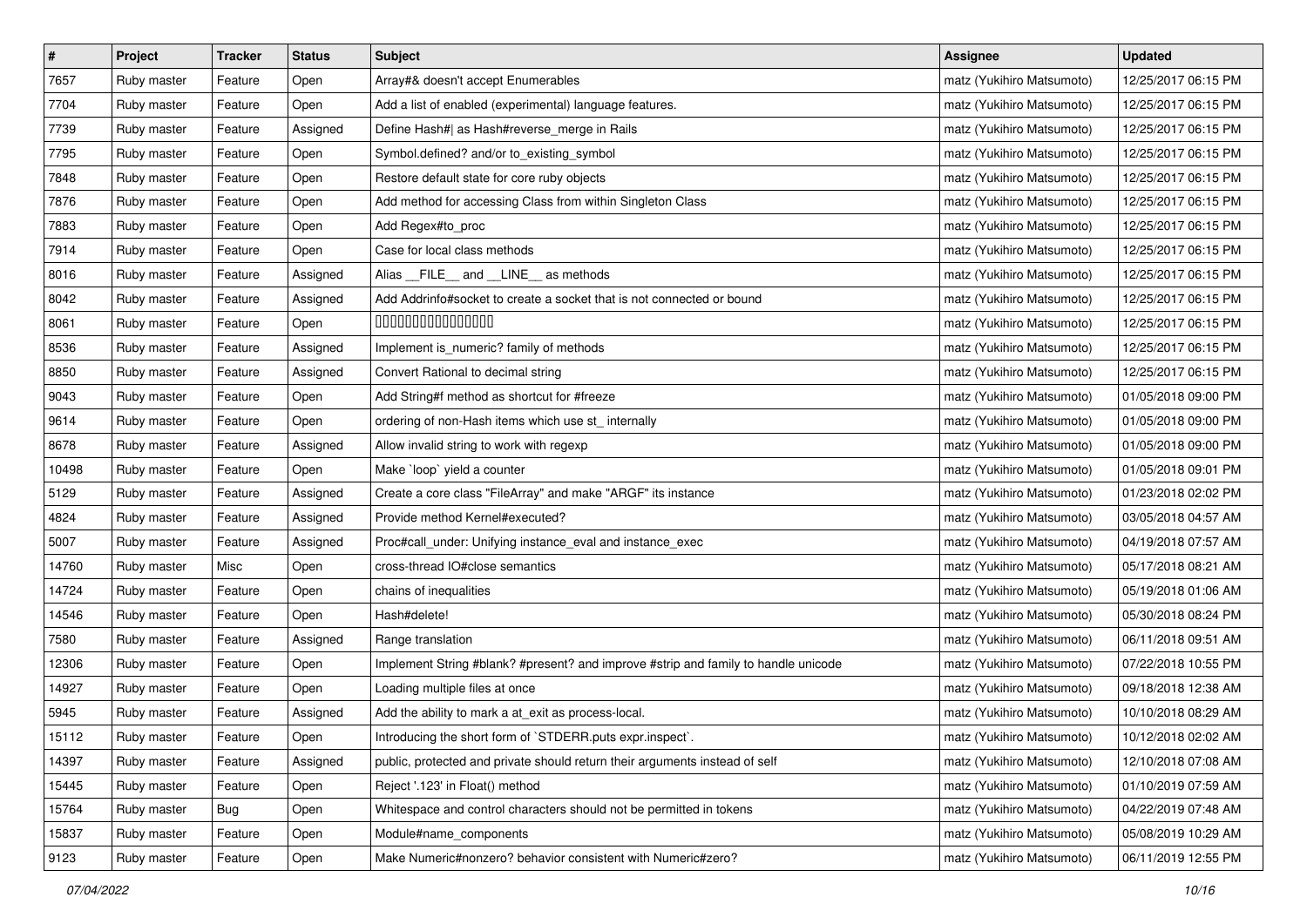| $\pmb{\#}$ | Project     | <b>Tracker</b> | <b>Status</b> | <b>Subject</b>                                                                                                   | <b>Assignee</b>           | <b>Updated</b>      |
|------------|-------------|----------------|---------------|------------------------------------------------------------------------------------------------------------------|---------------------------|---------------------|
| 7702       | Ruby master | Feature        | Open          | Remove Proc#binding                                                                                              | matz (Yukihiro Matsumoto) | 07/15/2019 07:39 PM |
| 15991      | Ruby master | Feature        | Open          | Allow questionmarks in variable names                                                                            | matz (Yukihiro Matsumoto) | 07/30/2019 03:57 AM |
| 4539       | Ruby master | Feature        | Assigned      | Array#zip_with                                                                                                   | matz (Yukihiro Matsumoto) | 11/28/2019 08:23 AM |
| 8804       | Ruby master | Feature        | Open          | ONCE syntax                                                                                                      | matz (Yukihiro Matsumoto) | 01/04/2020 08:26 PM |
| 5781       | Ruby master | Feature        | Assigned      | Query attributes (attribute methods ending in `?` mark)                                                          | matz (Yukihiro Matsumoto) | 01/10/2020 06:34 AM |
| 14609      | Ruby master | Feature        | Open          | Let `Kernel#p` without an argument print the receiver                                                            | matz (Yukihiro Matsumoto) | 02/08/2020 08:43 PM |
| 16630      | Ruby master | Misc           | Assigned      | Deprecate pub/ruby/*snapshot* and use pub/ruby/snapshot/* instead                                                | matz (Yukihiro Matsumoto) | 02/27/2020 09:52 AM |
| 11816      | Ruby master | Feature        | Assigned      | Partial safe navigation operator                                                                                 | matz (Yukihiro Matsumoto) | 04/14/2020 08:02 AM |
| 16894      | Ruby master | Feature        | Open          | Integer division for Ruby 3                                                                                      | matz (Yukihiro Matsumoto) | 05/18/2020 03:41 PM |
| 15277      | Ruby master | Feature        | Open          | at_exec                                                                                                          | matz (Yukihiro Matsumoto) | 05/25/2020 01:09 AM |
| 6596       | Ruby master | Feature        | Assigned      | New method `Array#indexes`                                                                                       | matz (Yukihiro Matsumoto) | 07/29/2020 01:41 AM |
| 6309       | Ruby master | Feature        | Assigned      | Add a reference queue for weak references                                                                        | matz (Yukihiro Matsumoto) | 08/23/2020 09:07 PM |
| 16992      | Ruby master | Feature        | Open          | Sets: officially ordered                                                                                         | matz (Yukihiro Matsumoto) | 09/03/2020 02:08 PM |
| 17279      | Ruby master | Feature        | Open          | Allow a negative step in Range#step with a block                                                                 | matz (Yukihiro Matsumoto) | 10/22/2020 02:23 AM |
| 17288      | Ruby master | Feature        | Open          | Optimize _send_ call with a literal method name                                                                  | matz (Yukihiro Matsumoto) | 10/30/2020 12:17 AM |
| 5456       | Ruby master | Feature        | Assigned      | kernel#syscall() should be removed.                                                                              | matz (Yukihiro Matsumoto) | 12/10/2020 08:46 AM |
| 7546       | Ruby master | Feature        | Open          | Change behavior of `Array#slice` for an argument of `Range` class                                                | matz (Yukihiro Matsumoto) | 12/10/2020 08:49 AM |
| 7644       | Ruby master | Feature        | Assigned      | In refinements, change "using" keyword to a less generic word.                                                   | matz (Yukihiro Matsumoto) | 12/10/2020 08:49 AM |
| 8164       | Ruby master | Feature        | Assigned      | Public/Private                                                                                                   | matz (Yukihiro Matsumoto) | 12/10/2020 08:50 AM |
| 5825       | Ruby master | Feature        | Assigned      | Sweet instance var assignment in the object initializer                                                          | matz (Yukihiro Matsumoto) | 12/10/2020 08:53 AM |
| 6452       | Ruby master | Feature        | Assigned      | Allow extend to override class methods                                                                           | matz (Yukihiro Matsumoto) | 12/10/2020 08:53 AM |
| 6594       | Ruby master | Feature        | Assigned      | Integrated Functor                                                                                               | matz (Yukihiro Matsumoto) | 12/10/2020 08:53 AM |
| 6841       | Ruby master | Feature        | Assigned      | Shorthand for Assigning Return Value of Method to Self                                                           | matz (Yukihiro Matsumoto) | 12/10/2020 08:53 AM |
| 7748       | Ruby master | Feature        | Open          | Contextual send                                                                                                  | matz (Yukihiro Matsumoto) | 12/10/2020 08:53 AM |
| 8229       | Ruby master | Feature        | Open          | extend Hash.include?                                                                                             | matz (Yukihiro Matsumoto) | 12/10/2020 08:53 AM |
| 10489      | Ruby master | Feature        | Open          | Add inherit method for clearer and multiple inheritance                                                          | matz (Yukihiro Matsumoto) | 12/10/2020 08:53 AM |
| 6869       | Ruby master | Feature        | Open          | Do not treat `_` parameter exceptionally                                                                         | matz (Yukihiro Matsumoto) | 12/10/2020 08:58 AM |
| 16461      | Ruby master | Feature        | Assigned      | Proc#using                                                                                                       | matz (Yukihiro Matsumoto) | 12/10/2020 09:10 AM |
| 6810       | Ruby master | Feature        | Assigned      | module A::B; end` is not equivalent to `module A; module B; end; end` with respect to constant<br>lookup (scope) | matz (Yukihiro Matsumoto) | 12/10/2020 09:22 AM |
| 8948       | Ruby master | Feature        | Assigned      | Frozen regex                                                                                                     | matz (Yukihiro Matsumoto) | 12/20/2020 07:15 PM |
| 17291      | Ruby master | Feature        | Assigned      | Optimize send call                                                                                               | matz (Yukihiro Matsumoto) | 01/12/2021 05:47 AM |
| 11882      | Ruby master | Feature        | Open          | Map or NamedMap                                                                                                  | matz (Yukihiro Matsumoto) | 01/17/2021 01:31 PM |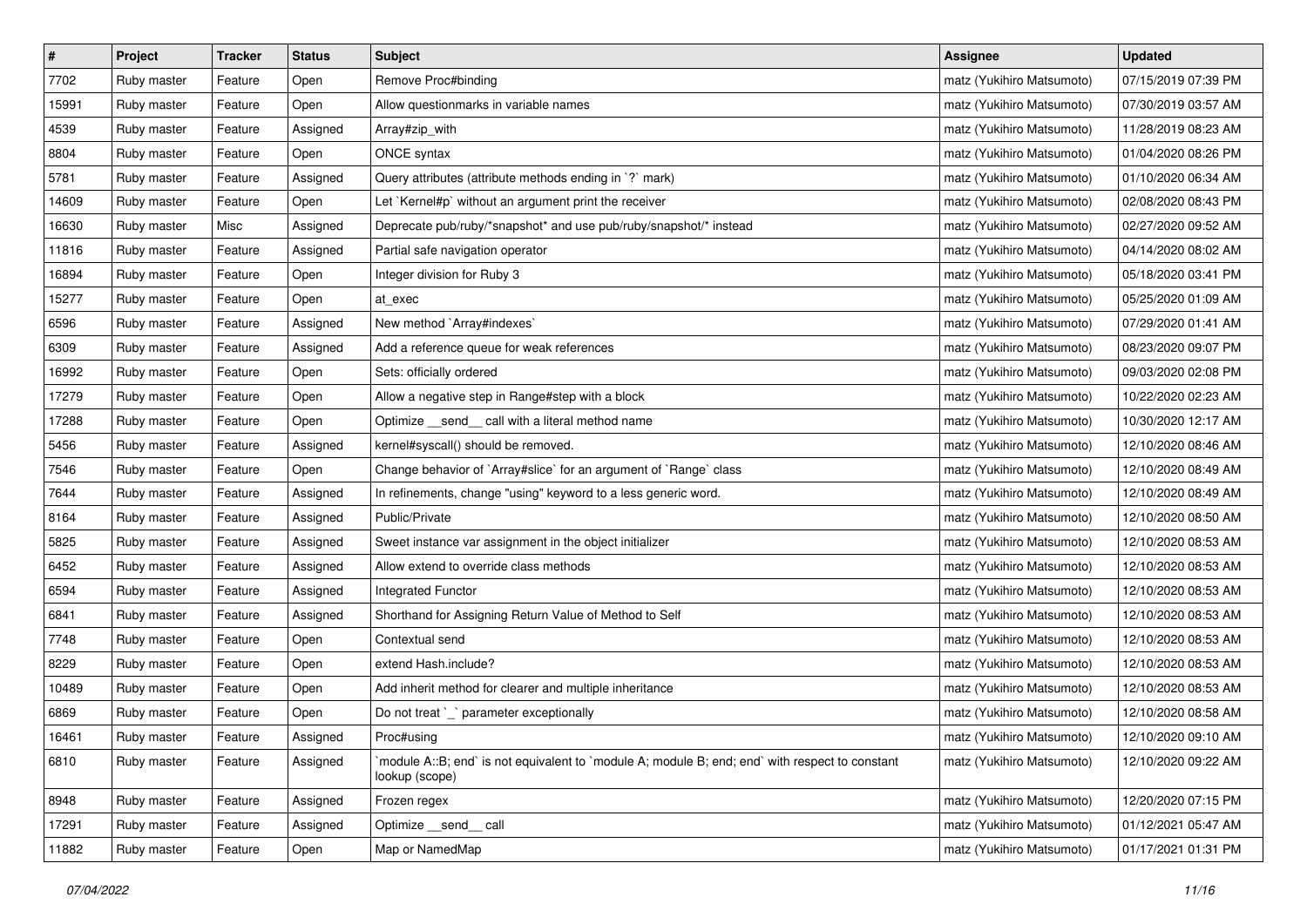| $\vert$ # | Project     | <b>Tracker</b> | <b>Status</b> | <b>Subject</b>                                                                        | <b>Assignee</b>                         | <b>Updated</b>      |
|-----------|-------------|----------------|---------------|---------------------------------------------------------------------------------------|-----------------------------------------|---------------------|
| 17184     | Ruby master | Feature        | Open          | No stdlib function to perform simple string replacement                               | matz (Yukihiro Matsumoto)               | 02/23/2021 09:27 PM |
| 12543     | Ruby master | Feature        | Assigned      | explicit tail call syntax: foo() then return                                          | matz (Yukihiro Matsumoto)               | 04/18/2021 03:02 PM |
| 17830     | Ruby master | Feature        | Open          | Add Integer#previous and Integer#prev                                                 | matz (Yukihiro Matsumoto)               | 04/27/2021 11:35 PM |
| 13129     | Ruby master | Feature        | Assigned      | Refinements cannot refine method_missing and respond_to_missing?                      | matz (Yukihiro Matsumoto)               | 07/03/2021 10:45 PM |
| 10287     | Ruby master | Feature        | Open          | rename COLON3 to COLON2_HEAD.                                                         | matz (Yukihiro Matsumoto)               | 07/27/2021 09:34 AM |
| 10549     | Ruby master | Feature        | Open          | Deprecate each_with_index and each_with_object in favor of with_index and with_object | matz (Yukihiro Matsumoto)               | 07/27/2021 11:09 AM |
| 15192     | Ruby master | Feature        | Open          | Introduce a new "shortcut assigning" syntax to convenient setup instance variables    | matz (Yukihiro Matsumoto)               | 12/14/2021 06:42 PM |
| 17785     | Ruby master | Feature        | Open          | Allow named parameters to be keywords                                                 | matz (Yukihiro Matsumoto)               | 12/17/2021 06:10 PM |
| 6308      | Ruby master | Feature        | Assigned      | Eliminate delegation from WeakRef                                                     | matz (Yukihiro Matsumoto)               | 12/23/2021 11:40 PM |
| 8271      | Ruby master | Feature        | Assigned      | Proposal for moving to a more visible, formal process for feature requests            | matz (Yukihiro Matsumoto)               | 12/23/2021 11:40 PM |
| 9023      | Ruby master | Feature        | Assigned      | Array#tail                                                                            | matz (Yukihiro Matsumoto)               | 12/23/2021 11:40 PM |
| 11627     | Ruby master | Feature        | Open          | make `nonzero` an alias of `nonzero?`                                                 | matz (Yukihiro Matsumoto)               | 12/23/2021 11:43 PM |
| 12019     | Ruby master | Feature        | Open          | Better low-level support for writing concurrent libraries                             | matz (Yukihiro Matsumoto)               | 12/23/2021 11:43 PM |
| 14982     | Ruby master | Feature        | Open          | Improve namespace system in ruby to avoiding top-level names chaos                    | matz (Yukihiro Matsumoto)               | 12/31/2021 05:39 PM |
| 16986     | Ruby master | Feature        | Open          | Anonymous Struct literal                                                              | matz (Yukihiro Matsumoto)               | 01/15/2022 04:57 PM |
| 17849     | Ruby master | Feature        | Open          | Fix Timeout.timeout so that it can be used in threaded Web servers                    | matz (Yukihiro Matsumoto)               | 04/10/2022 06:26 AM |
| 16495     | Ruby master | Feature        | Open          | Inconsistent quotes in error messages                                                 | matz (Yukihiro Matsumoto)               | 06/15/2022 04:21 PM |
| 18159     | Ruby master | Feature        | Open          | Integrate functionality of dead_end gem into Ruby                                     | matz (Yukihiro Matsumoto)               | 06/17/2022 02:06 PM |
| 15330     | Ruby master | Feature        | Open          | autoload relative                                                                     | matz (Yukihiro Matsumoto)               | 06/19/2022 11:25 PM |
| 18439     | Ruby master | Feature        | Open          | Support YJIT for VC++                                                                 | maximecb (Maxime<br>Chevalier-Boisvert) | 01/10/2022 11:29 PM |
| 10782     | Ruby master | Feature        | Assigned      | Patch: Add constants for BigDecimal for ZERO, ONE, TEN                                | mrkn (Kenta Murata)                     | 05/21/2015 08:13 AM |
| 5133      | Ruby master | Feature        | Assigned      | Array#unzip as an alias of Array#transpose                                            | mrkn (Kenta Murata)                     | 12/25/2017 06:15 PM |
| 5310      | Ruby master | Feature        | Assigned      | Integral objects                                                                      | mrkn (Kenta Murata)                     | 12/25/2017 06:15 PM |
| 6857      | Ruby master | Feature        | Assigned      | bigdecimal/math BigMath.E/BigMath.exp R. P. Feynman inspired optimization             | mrkn (Kenta Murata)                     | 12/25/2017 06:15 PM |
| 6973      | Ruby master | Feature        | Assigned      | Add an #integral? method to Numeric to test for whole-number values                   | mrkn (Kenta Murata)                     | 12/25/2017 06:15 PM |
| 7321      | Ruby master | Feature        | Assigned      | Newton.#nsolve 00 2 0000000000                                                        | mrkn (Kenta Murata)                     | 12/25/2017 06:15 PM |
| 8295      | Ruby master | Feature        | Assigned      | Float I Rational 0000000000000 BigDecimal 0000000                                     | mrkn (Kenta Murata)                     | 12/25/2017 06:15 PM |
| 5179      | Ruby master | <b>Bug</b>     | Assigned      | Complex#rationalize and to r with approximate zeros                                   | mrkn (Kenta Murata)                     | 01/17/2020 03:00 AM |
| 16350     | Ruby master | Feature        | Assigned      | ArithmeticSequence#member? can result in infinite loop                                | mrkn (Kenta Murata)                     | 05/29/2020 10:26 PM |
| 14476     | Ruby master | Feature        | Assigned      | Adding same_all? for checking whether all items in an Array are same                  | mrkn (Kenta Murata)                     | 08/28/2020 01:10 PM |
| 17339     | Ruby master | Feature        | Assigned      | Semantic grouping with BigDecimal#to_s                                                | mrkn (Kenta Murata)                     | 12/20/2021 12:39 PM |
| 18677     | Ruby master | Bug            | Assigned      | BigDecimal#power (**) returns FloatDomainError when passing an infinite parameter     | mrkn (Kenta Murata)                     | 04/20/2022 02:04 AM |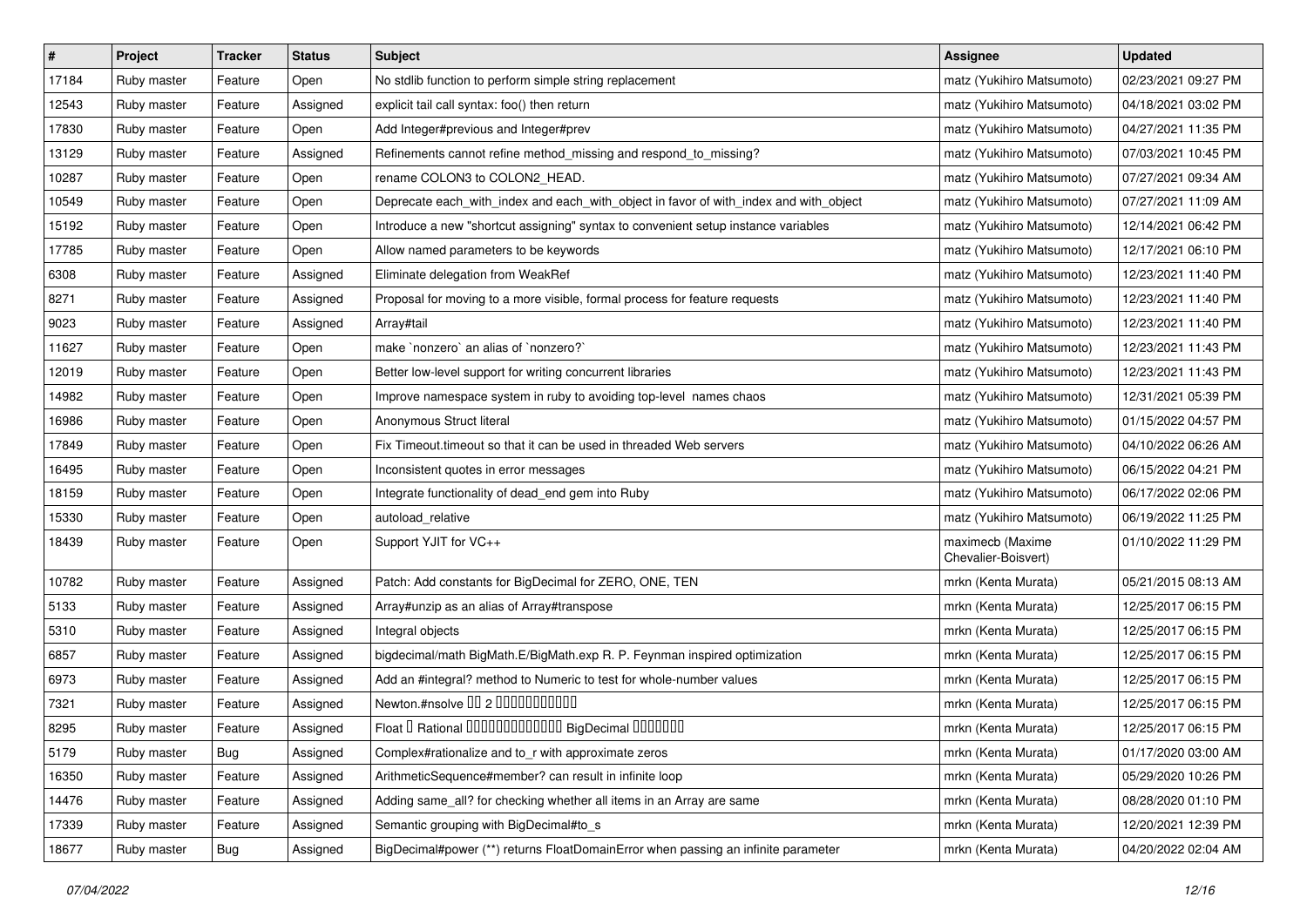| $\pmb{\#}$ | Project     | <b>Tracker</b> | <b>Status</b> | <b>Subject</b>                                                                                               | <b>Assignee</b>         | <b>Updated</b>      |
|------------|-------------|----------------|---------------|--------------------------------------------------------------------------------------------------------------|-------------------------|---------------------|
| 5654       | Ruby master | Feature        | Assigned      | Introduce global lock to avoid concurrent require                                                            | nahi (Hiroshi Nakamura) | 12/25/2017 06:15 PM |
| 10628      | Ruby master | Misc           | Open          | Peformance of URI module                                                                                     | naruse (Yui NARUSE)     | 12/26/2014 04:08 PM |
| 6265       | Ruby master | Feature        | Assigned      | Remove 'useless' 'concatenation' syntax                                                                      | naruse (Yui NARUSE)     | 08/10/2016 02:36 AM |
| 13221      | Ruby master | Feature        | Assigned      | [PATCH] gems/bundled_gems: add "curses" RubyGem                                                              | naruse (Yui NARUSE)     | 09/25/2017 06:32 PM |
| 5461       | Ruby master | Feature        | Assigned      | Add pipelining to Net::HTTP                                                                                  | naruse (Yui NARUSE)     | 12/25/2017 06:15 PM |
| 7892       | Ruby master | Bug            | Open          | MIME encoding bug of NKF.nkf                                                                                 | naruse (Yui NARUSE)     | 12/25/2017 06:15 PM |
| 9020       | Ruby master | Feature        | Assigned      | Net::HTTPResponse predicate/query methods                                                                    | naruse (Yui NARUSE)     | 12/25/2017 06:15 PM |
| 15007      | Ruby master | Misc           | Open          | Let all Init_xxx and extension APIs frequently called from init code paths be considered cold                | naruse (Yui NARUSE)     | 12/06/2018 11:05 AM |
| 11526      | Ruby master | <b>Bug</b>     | Assigned      | Streaming HTTP requests are not idempotent and should not be retried                                         | naruse (Yui NARUSE)     | 07/01/2019 09:16 PM |
| 5764       | Ruby master | Feature        | Assigned      | Net::HTTP should assume HTTP/0.9 on unexpected responses                                                     | naruse (Yui NARUSE)     | 07/15/2019 05:06 PM |
| 15940      | Ruby master | Feature        | Open          | Coerce symbols internal fstrings in UTF8 rather than ASCII to better share memory with string literals       | naruse (Yui NARUSE)     | 07/30/2019 04:17 AM |
| 15931      | Ruby master | Feature        | Open          | encoding for CESU-8                                                                                          | naruse (Yui NARUSE)     | 12/20/2019 05:42 AM |
| 16559      | Ruby master | Feature        | Open          | Net::HTTP#request injects "Connection: close" header if #started? is false, wasting HTTP server<br>resources | naruse (Yui NARUSE)     | 05/28/2020 07:37 PM |
| 17111      | Ruby master | Feature        | Assigned      | Improve performance of Net::HTTPHeader#set_form by 40%                                                       | naruse (Yui NARUSE)     | 08/10/2020 05:36 AM |
| 17638      | Ruby master | Feature        | Assigned      | Support backtracing with the libbacktrace library                                                            | naruse (Yui NARUSE)     | 03/05/2021 03:40 PM |
| 18371      | Ruby master | Misc           | Assigned      | Release branches (release information in general)                                                            | naruse (Yui NARUSE)     | 03/23/2022 10:32 PM |
| 8449       | Ruby master | Feature        | Open          | Array#ary plus always returns an array                                                                       | nobu (Nobuyoshi Nakada) | 06/02/2013 04:23 PM |
| 8959       | Ruby master | Feature        | Assigned      | Allow top level prepend                                                                                      | nobu (Nobuyoshi Nakada) | 10/16/2013 03:22 AM |
| 6769       | Ruby master | Feature        | Assigned      | rbinstall.rb: install both src and batch files separetely                                                    | nobu (Nobuyoshi Nakada) | 10/30/2015 12:38 PM |
| 11670      | Ruby master | Feature        | Open          | Show warning to make nested def obsolete                                                                     | nobu (Nobuyoshi Nakada) | 11/09/2015 07:40 AM |
| 12064      | Ruby master | Feature        | Open          | Make creation of enc/unicode/casefold.h automatic again                                                      | nobu (Nobuyoshi Nakada) | 02/12/2016 06:13 AM |
| 13269      | Ruby master | Bug            | Assigned      | test/readline/test_readline.rb and mingw                                                                     | nobu (Nobuyoshi Nakada) | 03/13/2017 08:56 AM |
| 12473      | Ruby master | <b>Bug</b>     | Assigned      | Test failure on fedora with TestTimeExtension#test_huge_precision                                            | nobu (Nobuyoshi Nakada) | 04/28/2017 01:45 PM |
| 12725      | Ruby master | <b>Bug</b>     | Assigned      | Trying to use ./miniruby before it exists                                                                    | nobu (Nobuyoshi Nakada) | 04/28/2017 01:45 PM |
| 13577      | Ruby master | Feature        | Assigned      | Digest.file accidentally receives File object but uses file path                                             | nobu (Nobuyoshi Nakada) | 05/20/2017 06:50 PM |
| 13378      | Ruby master | Feature        | Open          | Eliminate 4 of 8 syscalls when requiring file by absolute path                                               | nobu (Nobuyoshi Nakada) | 06/16/2017 07:57 AM |
| 13516      | Ruby master | Feature        | Assigned      | Improve the text of the circular require warning                                                             | nobu (Nobuyoshi Nakada) | 08/31/2017 05:49 AM |
| 2324       | Ruby master | Feature        | Assigned      | Dir instance methods for relative path                                                                       | nobu (Nobuyoshi Nakada) | 12/25/2017 05:58 PM |
| 4924       | Ruby master | Feature        | Assigned      | mkmf have_header fails with C++ headers                                                                      | nobu (Nobuyoshi Nakada) | 12/25/2017 06:15 PM |
| 7532       | Ruby master | Feature        | Assigned      | Hardcoded compiler location                                                                                  | nobu (Nobuyoshi Nakada) | 12/25/2017 06:15 PM |
| 7745       | Ruby master | Feature        | Open          | lib/observer.rb: Observers are compared by identity                                                          | nobu (Nobuyoshi Nakada) | 12/25/2017 06:15 PM |
| 9955       | Ruby master | Bug            | Assigned      | issue building dll on mingw, library not found                                                               | nobu (Nobuyoshi Nakada) | 01/05/2018 09:00 PM |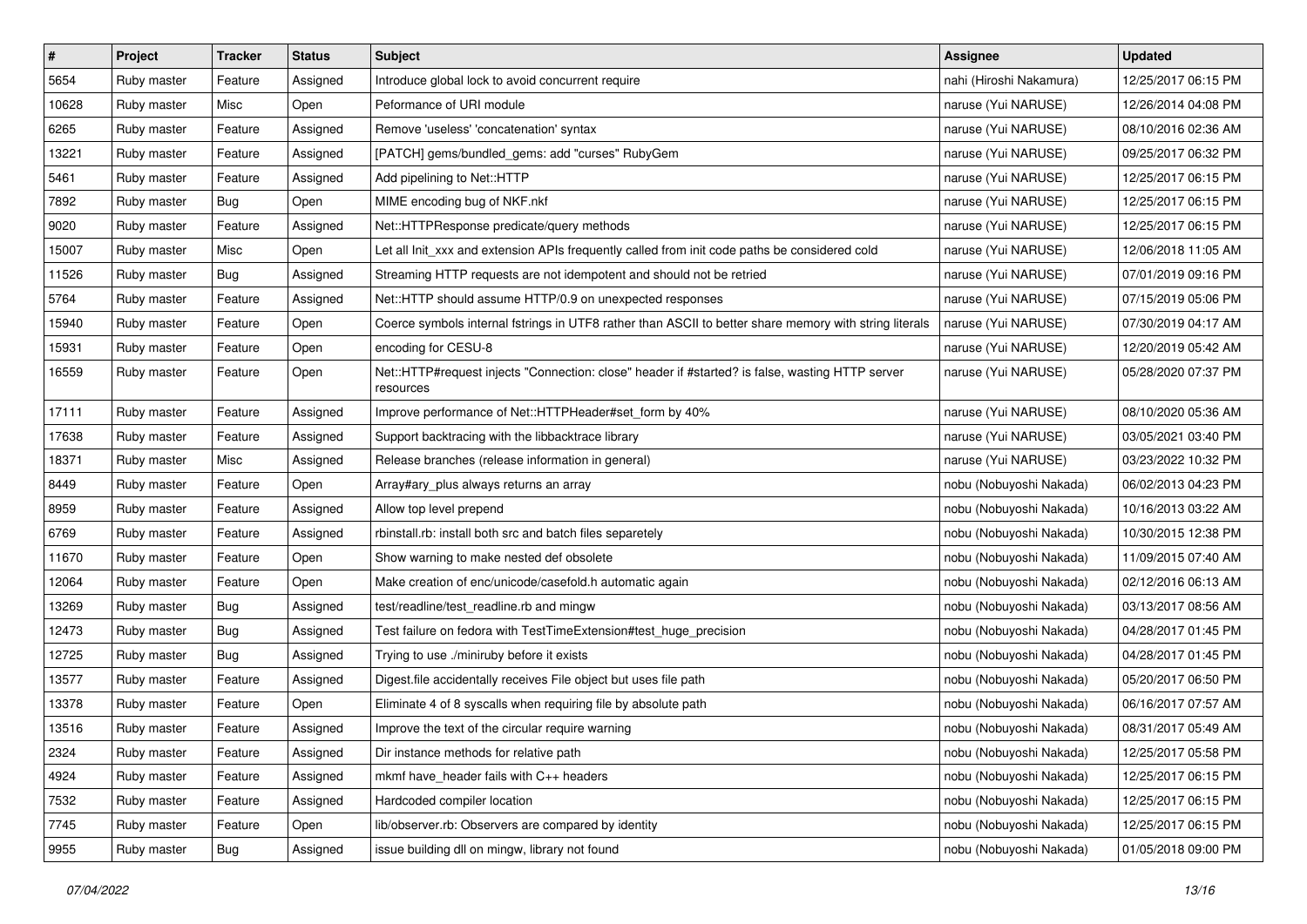| $\pmb{\#}$ | Project     | <b>Tracker</b> | <b>Status</b> | <b>Subject</b>                                                                                                                         | <b>Assignee</b>          | <b>Updated</b>      |
|------------|-------------|----------------|---------------|----------------------------------------------------------------------------------------------------------------------------------------|--------------------------|---------------------|
| 5317       | Ruby master | Bug            | Assigned      |                                                                                                                                        | nobu (Nobuyoshi Nakada)  | 01/05/2018 09:00 PM |
| 6360       | Ruby master | Bug            | Assigned      | Debug information build even without requesting it                                                                                     | nobu (Nobuyoshi Nakada)  | 01/05/2018 09:00 PM |
| 7964       | Ruby master | Bug            | Assigned      | Writing an ASCII-8BIT String to a StringIO created from a UTF-8 String                                                                 | nobu (Nobuyoshi Nakada)  | 01/05/2018 09:00 PM |
| 14692      | Ruby master | Misc           | Open          | Question: Ruby stdlib's Option Parser                                                                                                  | nobu (Nobuyoshi Nakada)  | 04/22/2018 05:53 AM |
| 14543      | Ruby master | Bug            | Assigned      | `make commit` show error of `common-srcs`                                                                                              | nobu (Nobuyoshi Nakada)  | 06/02/2018 04:17 AM |
| 14971      | Ruby master | Bug            | Open          | error: implicit declaration of function 'rb vm call0                                                                                   | nobu (Nobuyoshi Nakada)  | 09/06/2018 03:53 AM |
| 6012       | Ruby master | Feature        | Assigned      | Proc#source_location also return the column                                                                                            | nobu (Nobuyoshi Nakada)  | 02/12/2019 07:49 AM |
| 16025      | Ruby master | Misc           | Assigned      | 'st check for sizeof st index t' declared as array with a negative size (emscripten)                                                   | nobu (Nobuyoshi Nakada)  | 07/30/2019 11:20 AM |
| 15806      | Ruby master | Misc           | Assigned      | Explicitly initialise encodings on init to remove branches on encoding lookup                                                          | nobu (Nobuyoshi Nakada)  | 08/29/2019 04:29 AM |
| 8299       | Ruby master | <b>Bug</b>     | Assigned      | Minor error in float parsing                                                                                                           | nobu (Nobuyoshi Nakada)  | 12/30/2019 03:00 AM |
| 16747      | Ruby master | Misc           | Assigned      | Repository reorganization request                                                                                                      | nobu (Nobuyoshi Nakada)  | 05/22/2020 01:30 PM |
| 7840       | Ruby master | Bug            | Open          | -Wdeclaration-after-statement is valid for C/ObjC but not for C++                                                                      | nobu (Nobuyoshi Nakada)  | 06/02/2020 04:41 PM |
| 8270       | Ruby master | Feature        | Open          | Ruby should build without thread support (aka minix)                                                                                   | nobu (Nobuyoshi Nakada)  | 12/10/2020 08:53 AM |
| 16291      | Ruby master | Feature        | Open          | Introduce support for resize in rb_ary_freeze and prefer internal use of rb_ary_freeze and<br>rb_str_freeze for String and Array types | nobu (Nobuyoshi Nakada)  | 12/25/2020 02:43 AM |
| 17578      | Ruby master | Bug            | Assigned      | mkmf experimental C++ Support                                                                                                          | nobu (Nobuyoshi Nakada)  | 01/27/2021 03:51 AM |
| 7394       | Ruby master | Feature        | Assigned      | Enumerable#find ifnone parameter could be non-callable                                                                                 | nobu (Nobuyoshi Nakada)  | 02/10/2021 09:32 AM |
| 9010       | Ruby master | Bug            | Assigned      | ./configure --prefix= cannot handle directories with spaces                                                                            | nobu (Nobuyoshi Nakada)  | 04/26/2021 10:38 PM |
| 8460       | Ruby master | Feature        | Assigned      | PATCH: optparse: add keep_unknown option                                                                                               | nobu (Nobuyoshi Nakada)  | 05/27/2021 10:07 PM |
| 13298      | Ruby master | Bug            | Assigned      | mingw SEGV TestEnumerable#test_callcc                                                                                                  | nobu (Nobuyoshi Nakada)  | 06/04/2021 03:41 AM |
| 17662      | Ruby master | Misc           | Assigned      | The heredoc pattern used in tests does not syntax highlight correctly in many editors                                                  | nobu (Nobuyoshi Nakada)  | 06/30/2021 12:54 PM |
| 15305      | Ruby master | Feature        | Open          | [PATCH] include/ruby/ruby.h (RB_ALLOCV*): remove GC guard                                                                              | nobu (Nobuyoshi Nakada)  | 07/27/2021 11:39 AM |
| 16836      | Ruby master | Bug            | Assigned      | configure-time LDFLAGS leak into ruby pkg-config file                                                                                  | nobu (Nobuyoshi Nakada)  | 08/14/2021 09:10 AM |
| 10416      | Ruby master | <b>Bug</b>     | Open          | Create mechanism for updating of Unicode data files downstreams when we want                                                           | nobu (Nobuyoshi Nakada)  | 10/08/2021 06:40 AM |
| 12436      | Ruby master | Bug            | Assigned      | newline argument of File.open seems not respected on Windows                                                                           | nobu (Nobuyoshi Nakada)  | 10/25/2021 09:07 AM |
| 16497      | Ruby master | Bug            | Assigned      | StringIO#internal_encoding is broken (more severely in 2.7)                                                                            | nobu (Nobuyoshi Nakada)  | 10/26/2021 04:31 PM |
| 18623      | Ruby master | Bug            | Open          | `make runnable` does not work                                                                                                          | nobu (Nobuyoshi Nakada)  | 03/16/2022 01:28 AM |
| 16978      | Ruby master | Feature        | Open          | Ruby should not use realpath for __FILE__                                                                                              | nobu (Nobuyoshi Nakada)  | 04/01/2022 11:30 AM |
| 11299      | Ruby master | Feature        | Open          | [PATCH] use Array instead of custom struct for generic ivars                                                                           | normalperson (Eric Wong) | 06/24/2015 12:38 AM |
| 13721      | Ruby master | Feature        | Assigned      | [PATCH] net/imap: dedupe attr keys in Net::IMAP::FetchData                                                                             | normalperson (Eric Wong) | 07/27/2017 09:51 AM |
| 10328      | Ruby master | Feature        | Open          | [PATCH] make OPT_SUPPORT_JOKE a proper VM option                                                                                       | normalperson (Eric Wong) | 01/05/2018 09:01 PM |
| 15072      | Ruby master | <b>Bug</b>     | Open          | thread.c:4356:5: error: implicit declaration of function 'ubf_list_atfork'                                                             | normalperson (Eric Wong) | 09/20/2018 03:32 AM |
| 14901      | Ruby master | Feature        | Assigned      | [PATCH] do not block SIGCHLD in normal Ruby Threads                                                                                    | normalperson (Eric Wong) | 07/19/2021 05:23 AM |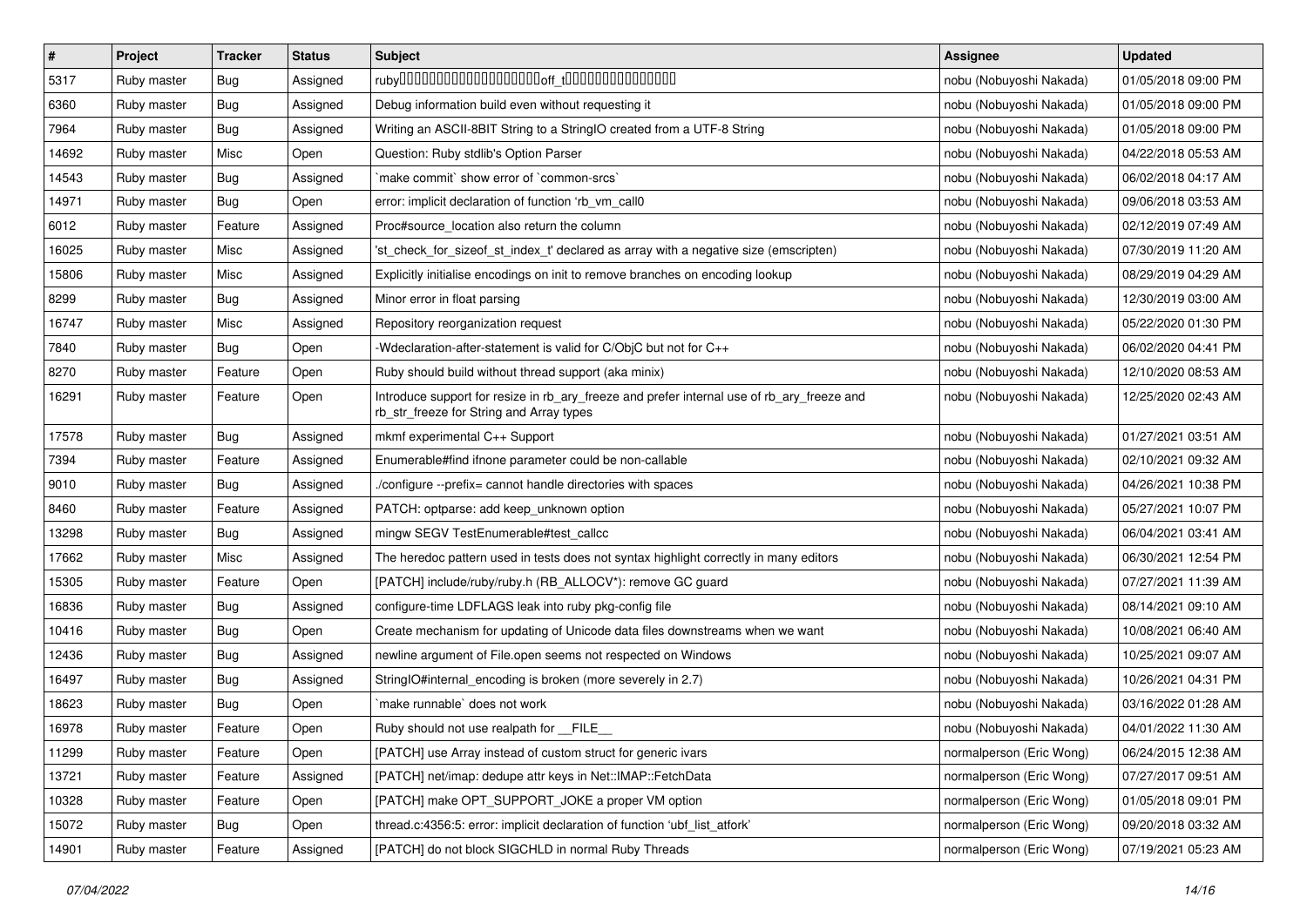| $\sharp$ | Project     | Tracker | <b>Status</b> | <b>Subject</b>                                                                | <b>Assignee</b>                       | <b>Updated</b>      |
|----------|-------------|---------|---------------|-------------------------------------------------------------------------------|---------------------------------------|---------------------|
| 18727    | Ruby master | Bug     | Assigned      | Make failed on x86_64-cygwin (LoadError)                                      | peterzhu2118 (Peter Zhu)              | 04/16/2022 05:15 AM |
| 16805    | Ruby master | Misc    | Assigned      | Coroutine's license is unclear                                                | ReiOdaira (Rei Odaira)                | 07/01/2021 10:09 PM |
| 12582    | Ruby master | Bug     | Assigned      | OpenSSL Authenticated Encryption should check for tag length                  | rhenium (Kazuki Yamaguchi)            | 04/28/2017 01:45 PM |
| 12354    | Ruby master | Feature | Assigned      | PKey::EC Can't output public key pem when private key exists                  | rhenium (Kazuki Yamaguchi)            | 07/24/2019 10:57 PM |
| 8126     | Ruby master | Feature | Assigned      | OpenSSL::SSL::SSLSocket does not define #recv and #send messages              | rhenium (Kazuki Yamaguchi)            | 08/08/2019 11:05 PM |
| 18658    | Ruby master | Bug     | Open          | Need openssl 3 support for Ubuntu 22.04 (Ruby 2.7.x and 3.0.x)                | rhenium (Kazuki Yamaguchi)            | 05/30/2022 08:06 PM |
| 5434     | Ruby master | Feature | Assigned      | Allow per-class whitelisting of methods safe to expose through DRb            | seki (Masatoshi Seki)                 | 12/25/2017 06:15 PM |
| 14412    | Ruby master | Feature | Assigned      | DRb UNIX on local machine: add support for getpeereid()                       | seki (Masatoshi Seki)                 | 01/28/2018 12:51 PM |
| 13864    | Ruby master | Bug     | Assigned      | Rinda multicast test failures due to missing default route                    | seki (Masatoshi Seki)                 | 08/17/2021 07:16 AM |
| 12281    | Ruby master | Feature | Assigned      | Allow lexically scoped use of refinements with `using {}` block syntax        | shugo (Shugo Maeda)                   | 06/13/2016 07:44 AM |
| 6682     | Ruby master | Feature | Assigned      | Add a method to return an instance attached by a singleton class              | shyouhei (Shyouhei Urabe)             | 12/25/2017 06:15 PM |
| 17289    | Ruby master | Bug     | Assigned      | Time#strftime occurs Segmentation Fault on ruby-2.7.2p137                     | shyouhei (Shyouhei Urabe)             | 11/05/2020 07:57 AM |
| 17376    | Ruby master | Misc    | Assigned      | Reduce number of GitHub Actions                                               | shyouhei (Shyouhei Urabe)             | 12/10/2020 11:50 AM |
| 18726    | Ruby master | Misc    | Open          | CI Error on c99 and c2x                                                       | shyouhei (Shyouhei Urabe)             | 04/19/2022 09:05 AM |
| 11955    | Ruby master | Feature | Assigned      | Expose Object that Receives logs in Logger                                    | sonots (Naotoshi Seo)                 | 11/09/2017 11:35 AM |
| 9115     | Ruby master | Bug     | Assigned      | Logger traps all exceptions; breaks Timeout                                   | sonots (Naotoshi Seo)                 | 08/20/2019 12:47 PM |
| 13622    | Ruby master | Misc    | Assigned      | Documentation missing                                                         | stomar (Marcus Stollsteimer)          | 06/03/2017 07:27 AM |
| 6613     | Ruby master | Feature | Assigned      | VT_RECORD, IRecordInfo Support in WIN32OLE                                    | suke (Masaki Suketa)                  | 12/25/2017 06:15 PM |
| 15239    | Ruby master | Feature | Assigned      | [patch] test-spec win32ole                                                    | suke (Masaki Suketa)                  | 12/29/2019 01:04 PM |
| 5334     | Ruby master | Bug     | Assigned      | Segmentation fault in InternetExplorer IServiceProvider interface             | suke (Masaki Suketa)                  | 12/30/2019 03:00 AM |
| 9590     | Ruby master | Feature | Open          | introduce st_foreach_update and st_foreach_update_check for performance.      | tarui (Masaya Tarui)                  | 01/05/2018 09:00 PM |
| 7518     | Ruby master | Feature | Assigned      | Fiddle::Pointer#to_str and Fiddle::Pointer#to_int should be removed           | tenderlovemaking (Aaron<br>Patterson) | 08/15/2013 04:56 AM |
| 7488     | Ruby master | Feature | Assigned      | Receiving object_id in object creation probes                                 | tenderlovemaking (Aaron<br>Patterson) | 12/25/2017 06:15 PM |
| 7788     | Ruby master | Feature | Open          | YAML Tag Schema Support                                                       | tenderlovemaking (Aaron<br>Patterson) | 12/25/2017 06:15 PM |
| 11292    | Ruby master | Feature | Open          | objspace: Dump type of special consts                                         | tmm1 (Aman Karmani)                   | 06/22/2015 04:22 AM |
| 11599    | Ruby master | Feature | Open          | Dump entries of hash in ObjectSpace                                           | tmm1 (Aman Karmani)                   | 11/24/2015 05:52 PM |
| 10038    | Ruby master | Feature | Assigned      | Extend ObjectSpace.dump to expose buffer addresses for String and Array       | tmm1 (Aman Karmani)                   | 01/05/2018 09:01 PM |
| 11142    | Ruby master | Bug     | Open          | Command line argument parser on windows handles double quotes inconsistently. | usa (Usaku NAKAMURA)                  | 05/12/2015 04:09 PM |
| 12653    | Ruby master | Feature | Assigned      | Use wide WinAPI for rb_w32_getcwd                                             | usa (Usaku NAKAMURA)                  | 09/12/2016 06:35 AM |
| 15166    | Ruby master | Feature | Assigned      | 2.5 times faster implementation than current gcd implmentation                | watson1978 (Shizuo Fujita)            | 04/26/2019 09:12 PM |
| 4831     | Ruby master | Feature | Assigned      | Integer#prime_factors                                                         | yugui (Yuki Sonoda)                   | 01/23/2018 08:09 AM |